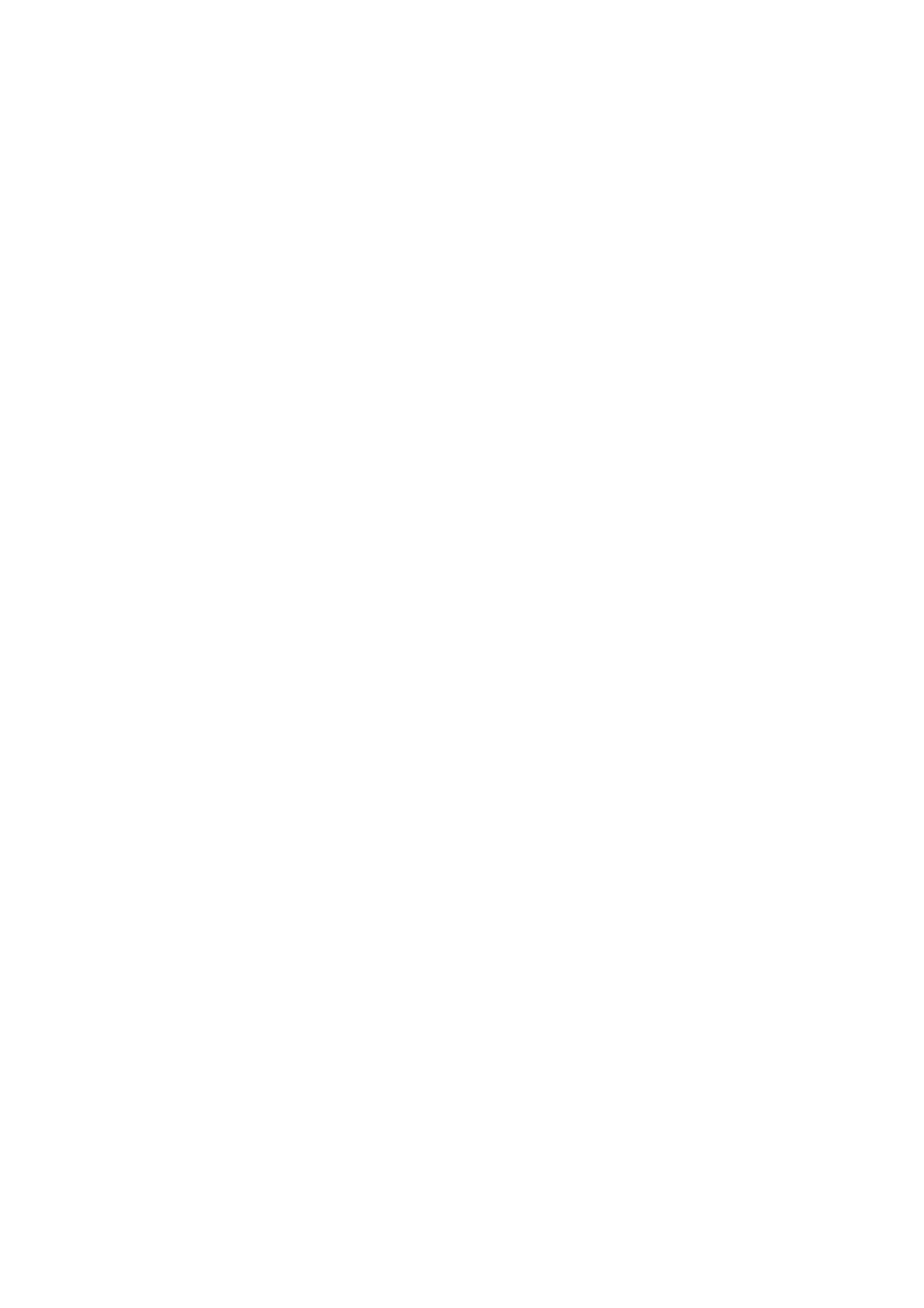

# **DRAFT PHARMACISTS AND PHARMACY TECHNICIANS (REGISTRATION) (JERSEY) LAW 200-**

## **European Convention on Human Rights**

In accordance with the provisions of Article 16 of the Human Rights (Jersey) Law 2000 the Minister for Health and Social Services has made the following statement –

In the view of the Minister for Health and Social Services the provisions of the Draft Pharmacists and Pharmacy Technicians (Registration) (Jersey) Law 200- are compatible with the Convention Rights.

(Signed) **Deputy A.E. Pryke of Trinity**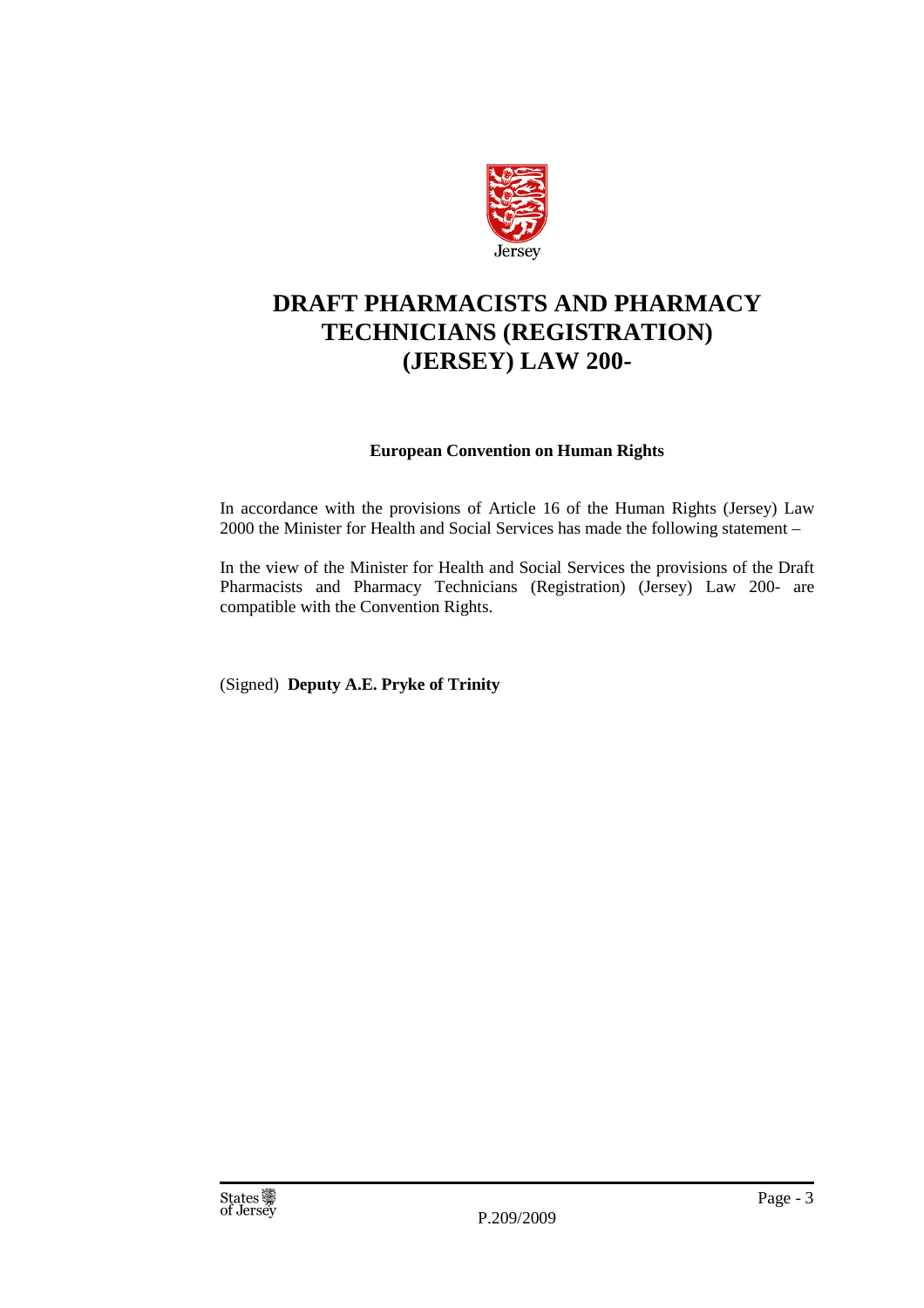# **REPORT**

#### **Background**

Registration of pharmacists is currently subject to the provisions of the Pharmacy and Poisons (Jersey) Law 1952. Registration is gained pursuant to an application to the Royal Court that satisfies the provisions of the Pharmacy and Poisons (Jersey) Law 1952. The basic requirement for registration is that the applicant must be registered as a pharmaceutical chemist in pursuance of the Pharmacy Act 1954 of the United Kingdom. This Act was repealed on 30th March 2007 and replaced by the Pharmacists and Pharmacy Technicians Order 2007. This Order introduced, for the first time, the registration of pharmacy technicians in Great Britain. This Order will in turn be replaced by the Pharmacy Order 2009, which will come into effect with the establishment of the General Pharmaceutical Council (GPhC) in 2010. The newly established GPhC will assume the regulatory role for pharmacists and pharmacy technicians from the Royal Pharmaceutical Society of Great Britain.

Changes to the provisions governing registration in the U.K. and the further changes to be introduced in 2010 require that the provisions for registration of pharmacists in Jersey be updated. There is also a requirement to introduce a registration scheme for pharmacy technicians.

The current Pharmacy and Poisons Law 1952 does not make provision for a registrant to apply for their name to be removed from the register and consequently, unless their registration is cancelled by the Royal Court on the motion of the Attorney General, they remain on the register indefinitely. There are also no provisions to temporarily suspend a person's registration, or to impose conditions on a person's registration, should this be necessary to protect members of the public, or because it is in the public interest, or in the interests of the person to do so.

The Draft Pharmacists and Pharmacy Technicians (Registration) (Jersey) Law 200 revises and updates the necessary requirements for registration of pharmacists and also introduces registration of pharmacy technicians.

#### **The effect of the Law**

The Draft Pharmacists and Pharmacy Technicians (Registration) (Jersey) Law 200 will –

- 1. Provide that the responsibility for registration of pharmacists is transferred from the Royal Court to the Minister for Health and Social Services.
- 2. Provide that the responsibility to keep a register of persons registered as a pharmacist is transferred from the Judicial Greffier to the Minister for Health and Social Services.
- 3. Introduce a registration requirement for pharmacy technicians.
- 4. Require the Minister to make available for inspection by the public a list of registered pharmacists and pharmacy technicians.
- 5. Provide that the Minister may, by Order, prescribe the requirements for registration as a pharmacist or pharmacy technician.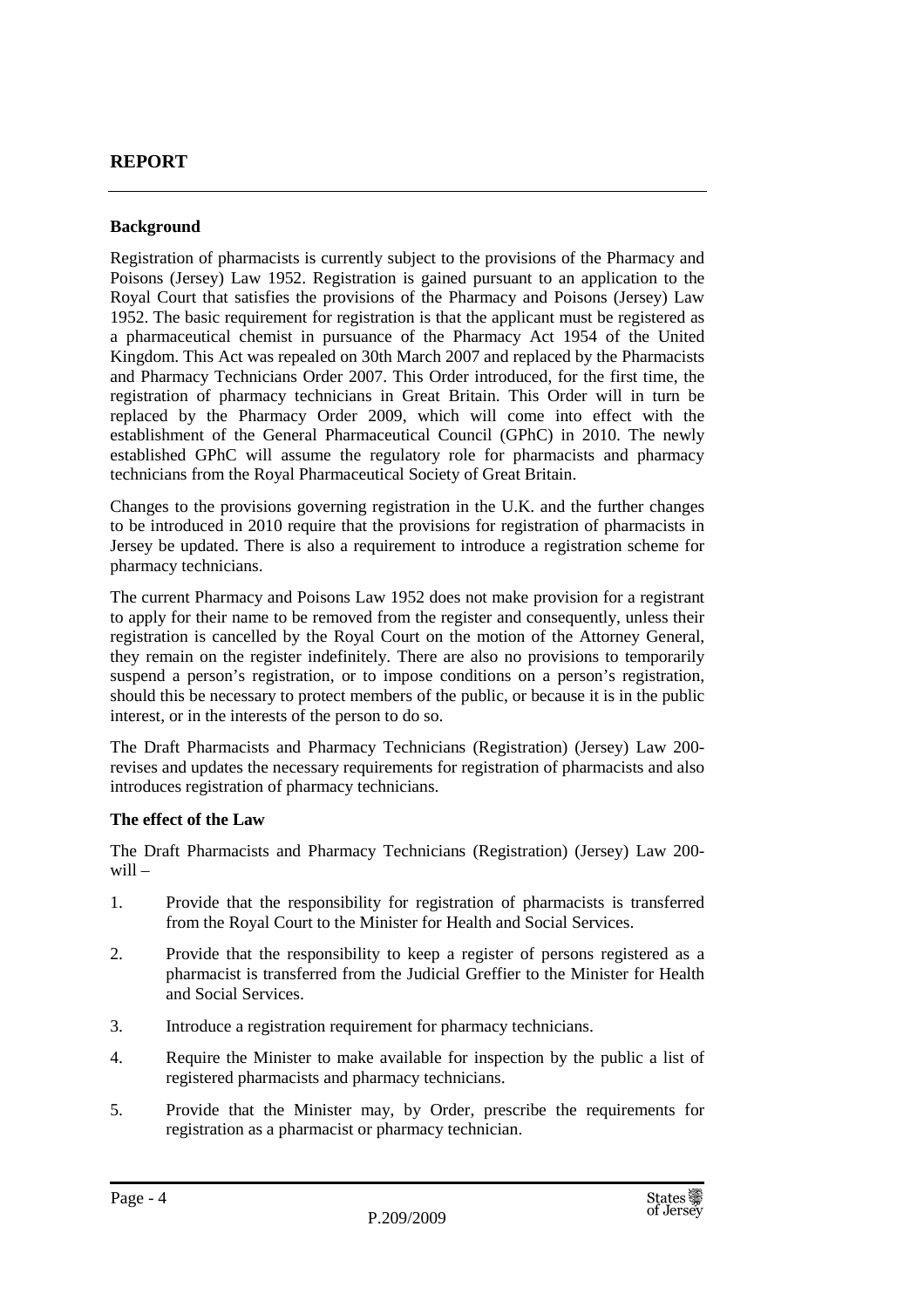- 6. Provide that the Minister may determine a registration fee which must accompany any application for registration as a pharmacist or pharmacy technician.
- 7. Introduce the power for the Minister to impose conditions on a persons registration as a pharmacist or pharmacy technician.
- 8. Require the Minister to issue a certificate to a registered pharmacist or pharmacy technician.
- 9. Allow a registrant to apply for his or her name to be removed from the register.
- 10. Describe the circumstances in which a person's registration may be cancelled.
- 11. Introduce the power for the Minister to suspend the registration of a pharmacist or pharmacy technician in certain circumstances.
- 12. Introduce the requirement for registrants to submit an annual return to the Minister in order for their registration to be maintained

#### **Financial and manpower implications**

There will be limited manpower implications for Health and Social Services Department in relation to the processing of applications for initial registration as a pharmacist or pharmacy technician and also, on an ongoing basis, the maintenance of both registers. The receipt of application fees will meet the costs relating to initial registration.

#### **European Convention on Human Rights**

Article 16 of the Human Rights (Jersey) Law 2000 requires the Minister in charge of a Projet de Loi to make a statement about the compatibility of the provisions of the Projet with the Convention rights (as defined by Article 1 of the Law). On 7th December 2009 the Minister for Health and Social Services made the following statement before Second Reading of this Projet in the States Assembly –

In the view of the Minister for Health and Social Services the provisions of the Draft Pharmacists and Pharmacy Technicians (Registration) (Jersey) Law 200- are compatible with the Convention Rights.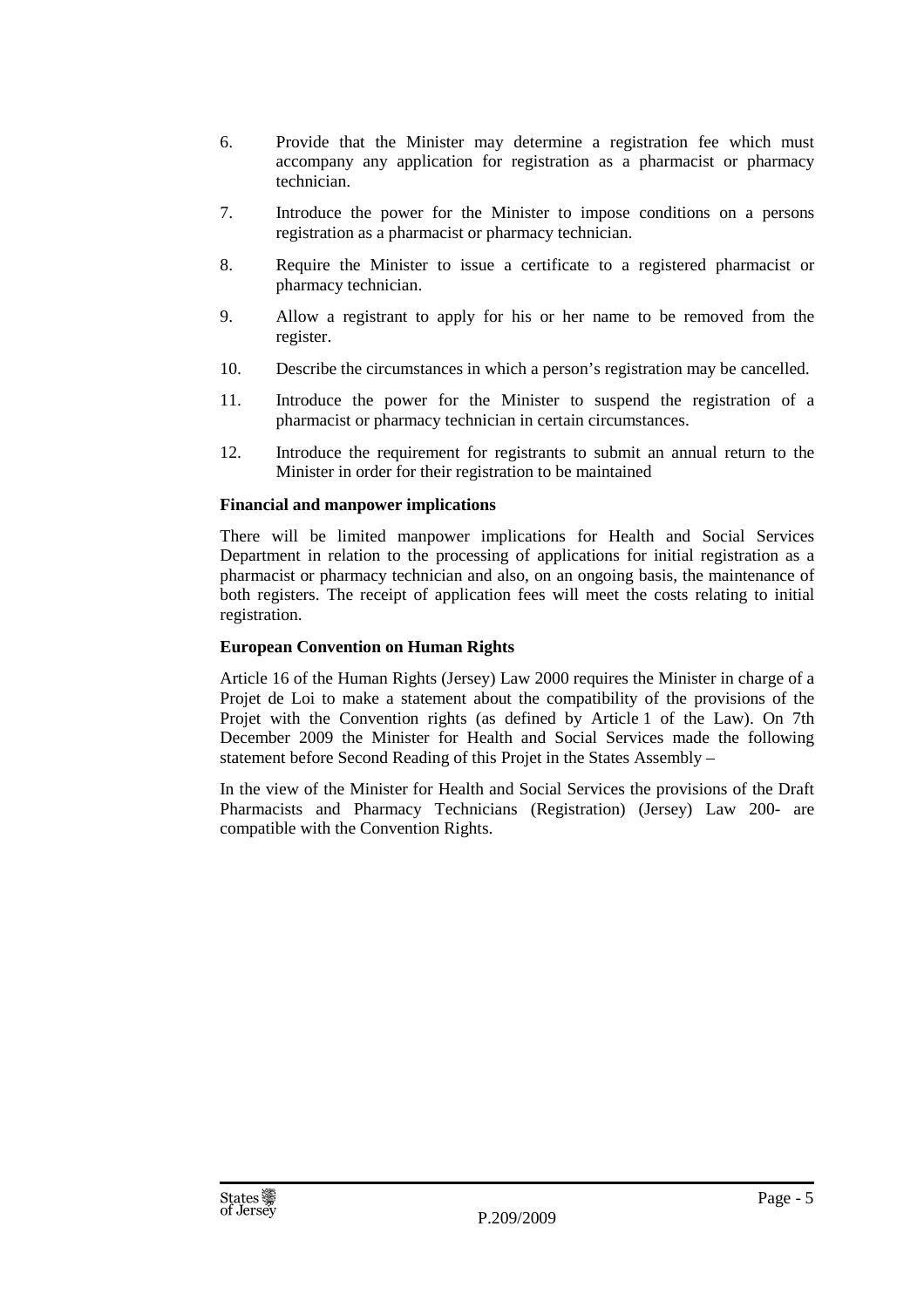## **Part 1 – Introductory provisions**

*Article 1* is the interpretation provision.

*Article 2* requires the Minister for Health and Social Services (the "Minister") to keep a register of pharmacists and pharmacy technicians.

*Article 3* requires the Minister to make a list of registered pharmacists and of registered pharmacy technicians available for inspection by the public.

## **Part 2 – Registration of Pharmacists**

*Article 4* makes it an offence for a person to hold himself or herself out as registered as a pharmacist under this draft Law unless he or she is so registered or to hold himself or herself out as having a qualification or authorization to practice as pharmacist where having the qualification or authorization is a requirement for registration under this Law, unless he or she in fact has that qualification or authorization. The penalty for the offence is a fine up to level 4 on the standard scale (£5,000).

*Article 5* sets out how a person may apply for registration as a pharmacist. The applicant must provide proof that he or she satisfies the requirements for registration that the Minister has prescribed by Order. There is a fee payable for registration which is refundable if the person's application is refused.

*Article 6* requires the Minister to register the person if the Minister is satisfied that the person satisfies the prescribed requirements for registration and if the person has paid the registration fee. The Minister must refuse to register the person if the Minister is not so satisfied or if the fee is not paid. In addition, the Minister must not register a person whose registration has previously been cancelled and in respect of whom the Minister has directed that the person should not be restored to the register within a specified period, which has not yet expired.

*Article 7* empowers the Minister to impose conditions on a person's registration as a pharmacist. In addition, the Minister may prescribe by Order conditions that must be imposed in every case.

*Article 8* requires the Minister to issue a certificate to a registered pharmacist.

*Article 9* allows a registered pharmacist to apply for his or her name to be removed from the register.

*Article 10* describes the circumstances in which a person's registration as a pharmacist shall or may be cancelled. If a person's registration is cancelled by virtue of having been obtained by fraudulent means, because he or she has not complied with a condition of his or her registration in Jersey or because he or she has been found to be unfit to be a pharmacist, the Minister has a discretion to direct that the person shall not be restored to the register for a specified period of up to 5 years. Ordinarily, cancellation of registration takes effect when the person is notified of it by the Minister. However if the person appeals against the cancellation, the Minister must restore the person to the register pending the determination of the appeal, unless the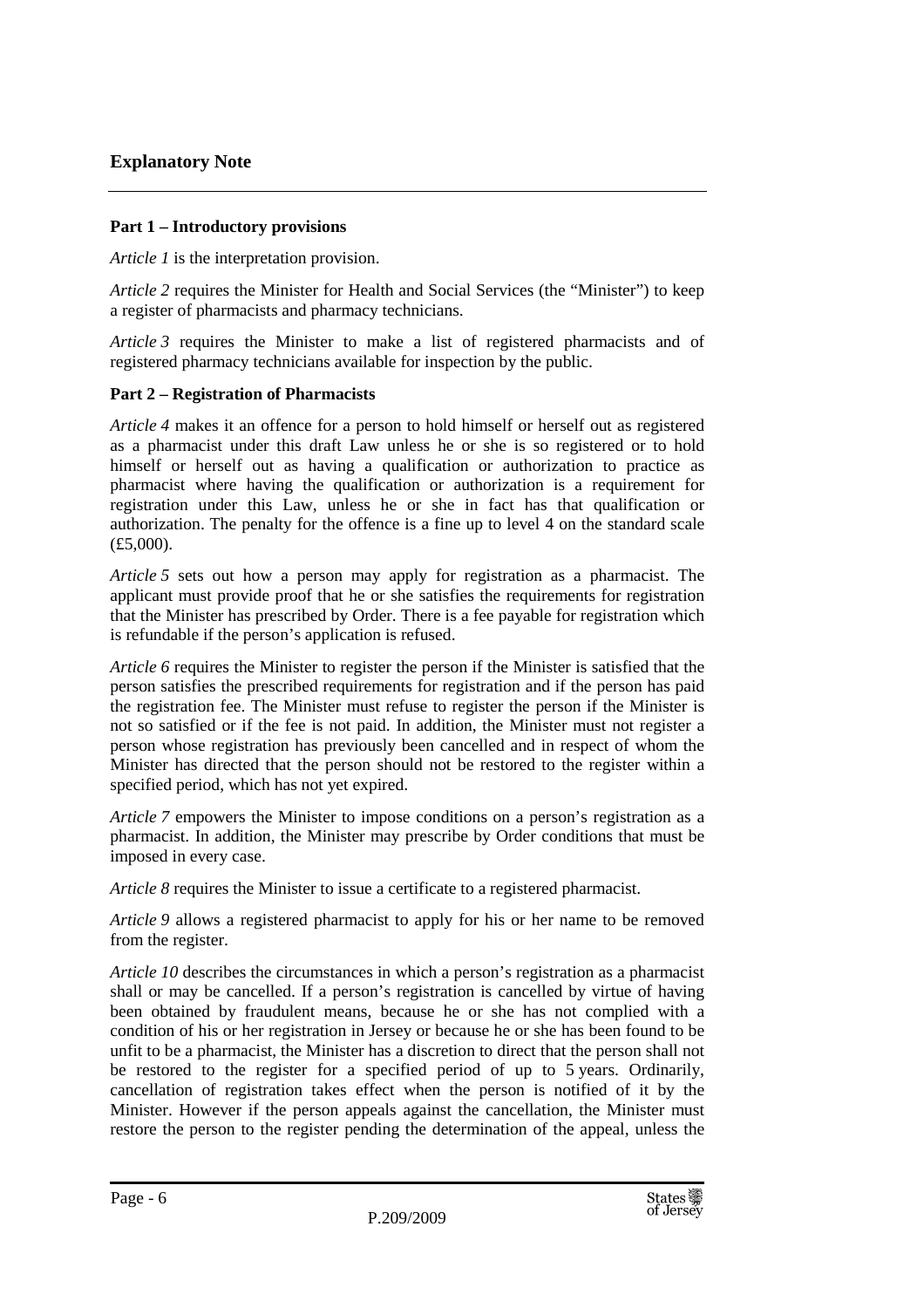grounds for cancellation are so serious that the person should not be restored to the register.

*Article 11* provides for the suspension of a pharmacist's registration. The Minister must suspend registration whenever the person's registration by his or her governing body is suspended. The Minister also has a discretion to suspend registration, where there appear to be grounds for cancellation of registration, pending investigation of those grounds. Suspension may only be for a period of up to 3 months, which is renewable by further decision of the Minister. Article 13 confers a right of appeal against a decision to suspend.

*Article 12* provides that where the Minister has directed that the person should not be re-registered within a specified period, the person may apply to have the direction amended.

*Article 13* describes a person's rights of appeal against any decision of the Minister under the Law in respect of the person's registration as a pharmacist and the powers of the Royal Court on the appeal.

*Article 14* requires a pharmacist to make annual returns of information to the Minister.

#### **Part 3 – Registration of pharmacy technicians**

*Article 15* creates an offence, in relation to pharmacy technicians, equating to that in *Article 4*.

*Article 16* sets out a procedure for an application for registration as a pharmacy technician equating to that in *Article 5*.

*Article 17* sets out the circumstances in which a Minister shall register a person as a pharmacy technician or refuse to register the person. The criteria and procedures equate to those in *Article 6*.

*Article 18* provides for the conditions of registration as a pharmacy technician. The provisions equate to those in *Article 7*.

*Article 19* requires the Minister to issue a certificate to a registered pharmacy technician.

*Article 20* provides for voluntary deregistration. The provision equates to *Article 9*.

*Article 21* sets out circumstances in which the registration of a pharmacy technician shall or may be cancelled, equating to those in *Article 10*.

*Article 22* provides for suspension of a pharmacy technician's registration in circumstances equating to those in *Article 11*.

*Article 23* makes provision for an application for restoration of a pharmacy technician equivalent to that in *Article 12*.

*Article 24* sets out rights of appeal against decisions of the Minister concerning a person's registration as a pharmacy technician, and powers of the Royal Court on the appeal, equating to those in *Article 13*.

*Article 25* empowers the Minister to require annual returns from pharmacy technicians.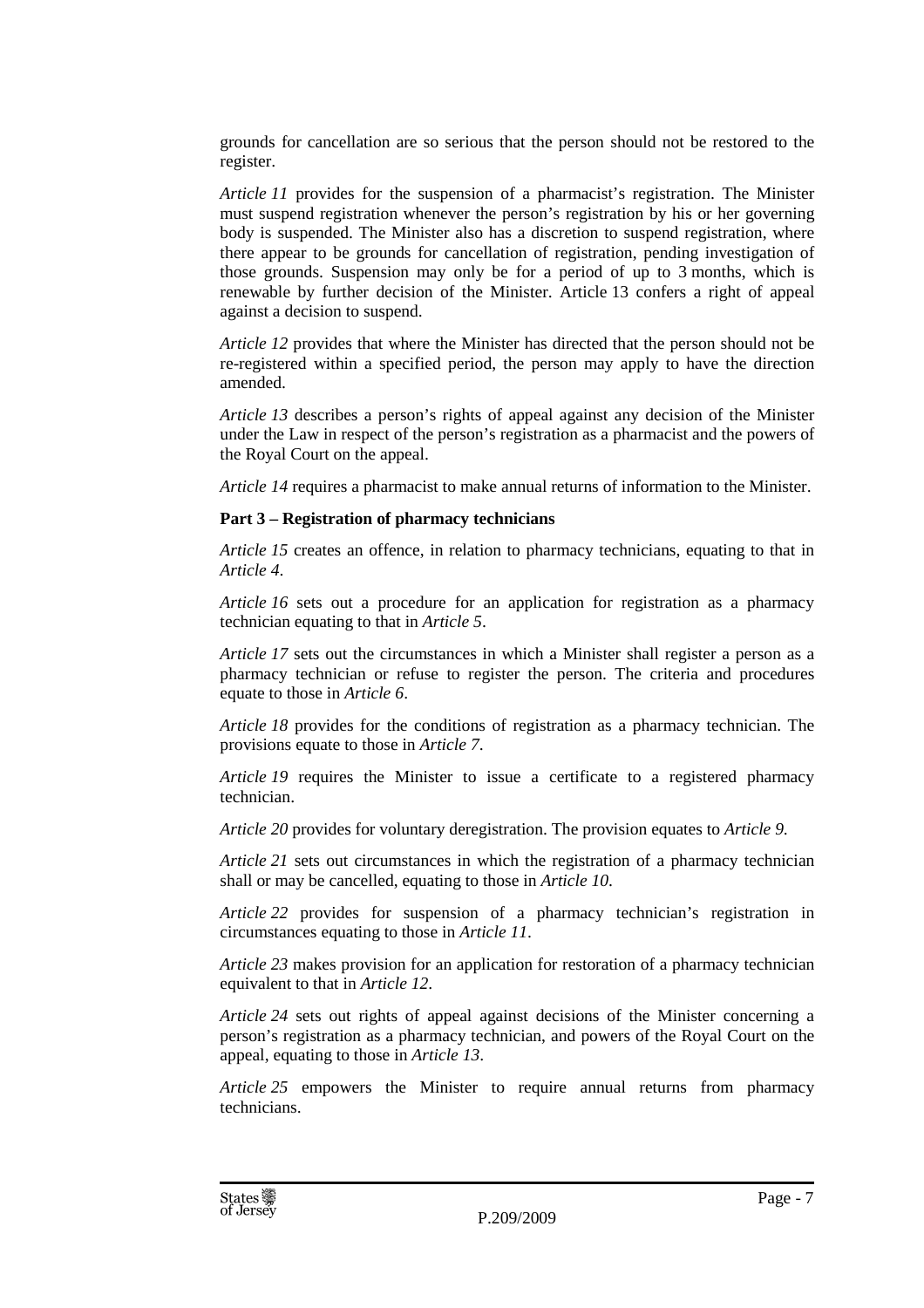#### **Part 4 – Concluding provisions**

*Article 26* makes it an offence to make a false or misleading statement, provide false or misleading information, forge a document, use a forged document or use a false identity in connection with registration as a pharmacist or pharmacy technician. The offence is punishable with imprisonment for up to 2 years and/or an unlimited fine.

*Article 27* enables notices to be served by post under the Law.

*Article 28* provides for the consequential amendment of other enactments.

*Article 29* empowers the Minister, by Order, to prescribe any matters for the purposes of the Law, to make provision as to proof of a person's qualifications or authorization in proceedings under the Law and to make transitional provisions in respect of the commencement of this Law and repeals and amendments made under *Article 28*.

*Article 30* provides for the citation and commencement of this Law.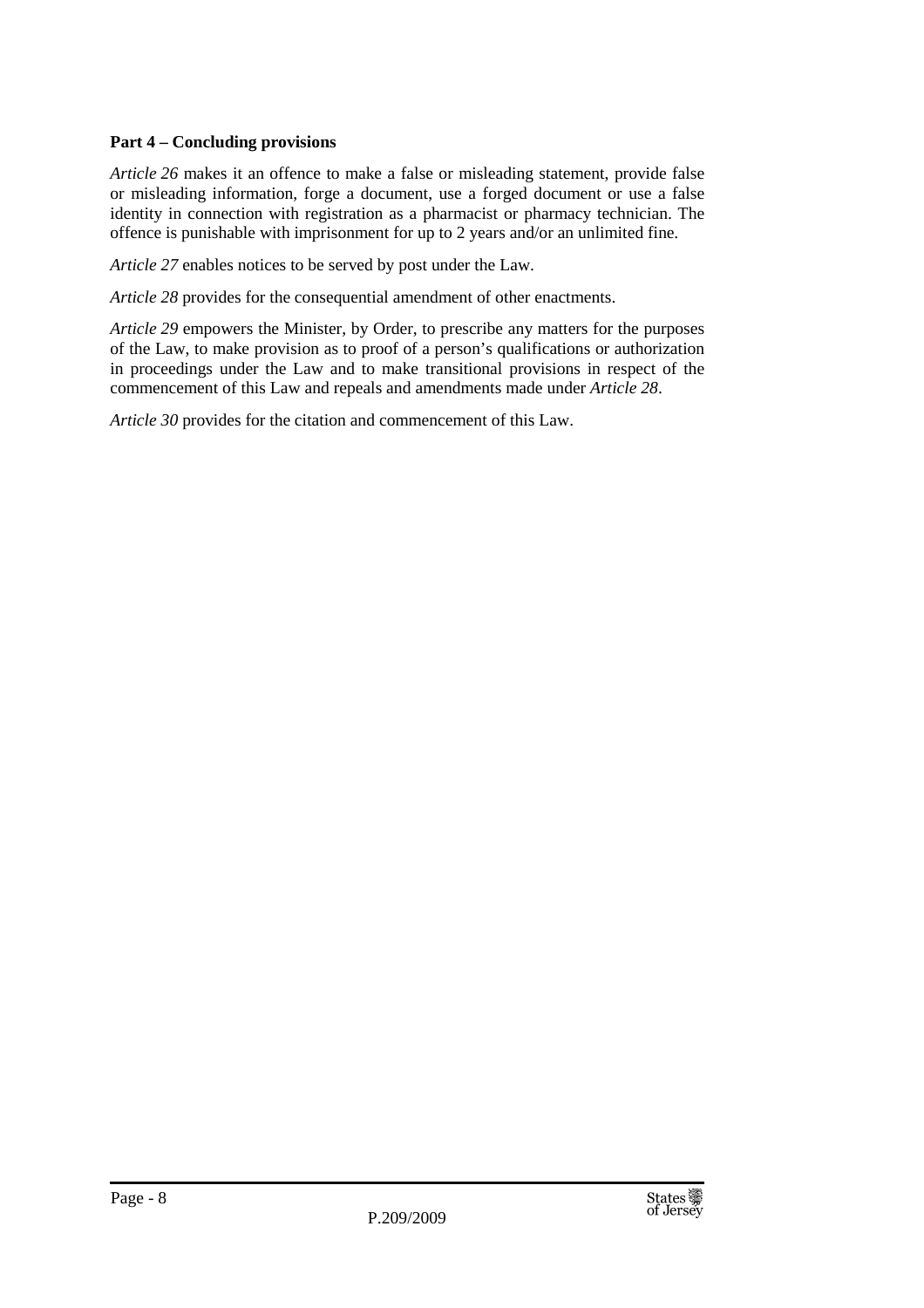

# **DRAFT PHARMACISTS AND PHARMACY TECHNICIANS (REGISTRATION) (JERSEY) LAW 200-**

# **Arrangement**

**Article** 

| PART <sub>1</sub>              |                                                                          | 11 |
|--------------------------------|--------------------------------------------------------------------------|----|
| <b>INTRODUCTORY PROVISIONS</b> |                                                                          |    |
| 1<br>2<br>3                    | List of registered pharmacists and pharmacy technicians to be kept 12    |    |
| PART <sub>2</sub>              |                                                                          | 12 |
|                                | <b>REGISTRATION OF PHARMACISTS</b>                                       | 12 |
| 4                              | Person not to falsely hold self out as being registered pharmacist etc12 |    |
| 5                              |                                                                          |    |
| 6                              |                                                                          |    |
| 7                              |                                                                          |    |
| 8                              |                                                                          |    |
| 9                              |                                                                          |    |
| 10                             | Cancellation of registration otherwise than on request 14                |    |
| 11                             |                                                                          |    |
| 12                             |                                                                          |    |
| 13                             |                                                                          |    |
| 14                             |                                                                          |    |
| PART <sub>3</sub>              |                                                                          | 17 |
|                                | <b>REGISTRATION OF PHARMACY TECHNICIANS</b>                              | 17 |
| 15                             | Person not to falsely hold self out as being registered pharmacy         |    |
| 16                             |                                                                          |    |
| 17                             |                                                                          |    |
| 18                             |                                                                          |    |
| 19                             |                                                                          |    |
| 20                             |                                                                          |    |
|                                |                                                                          |    |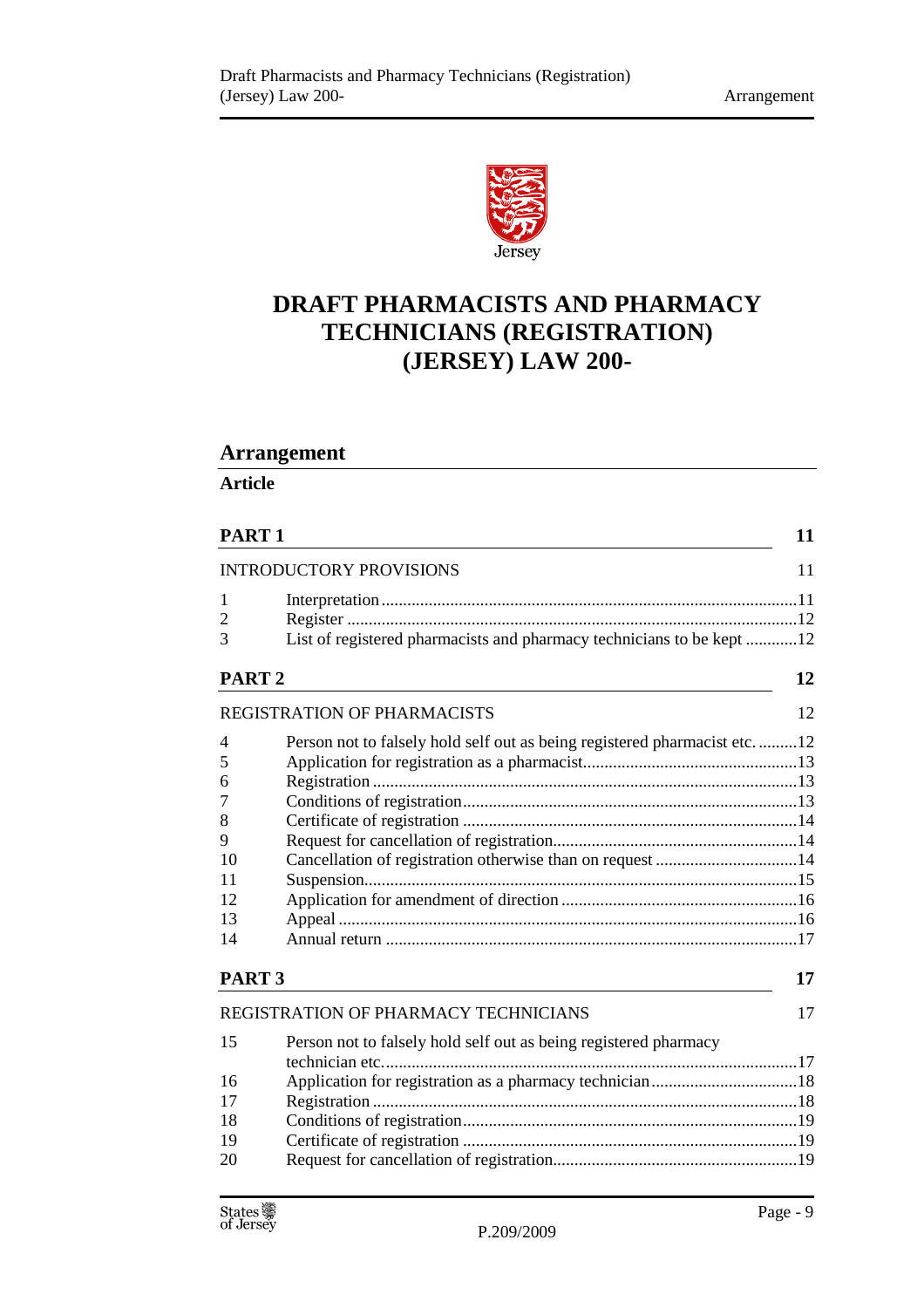| 2.1<br>22<br>23<br>24<br>25 |                              |    |
|-----------------------------|------------------------------|----|
| PART <sub>4</sub>           |                              | 23 |
|                             | <b>CONCLUDING PROVISIONS</b> | 23 |
| 26                          |                              |    |
| 27                          |                              |    |
| 28                          |                              |    |
| 29                          |                              | 25 |
| 30                          |                              | 25 |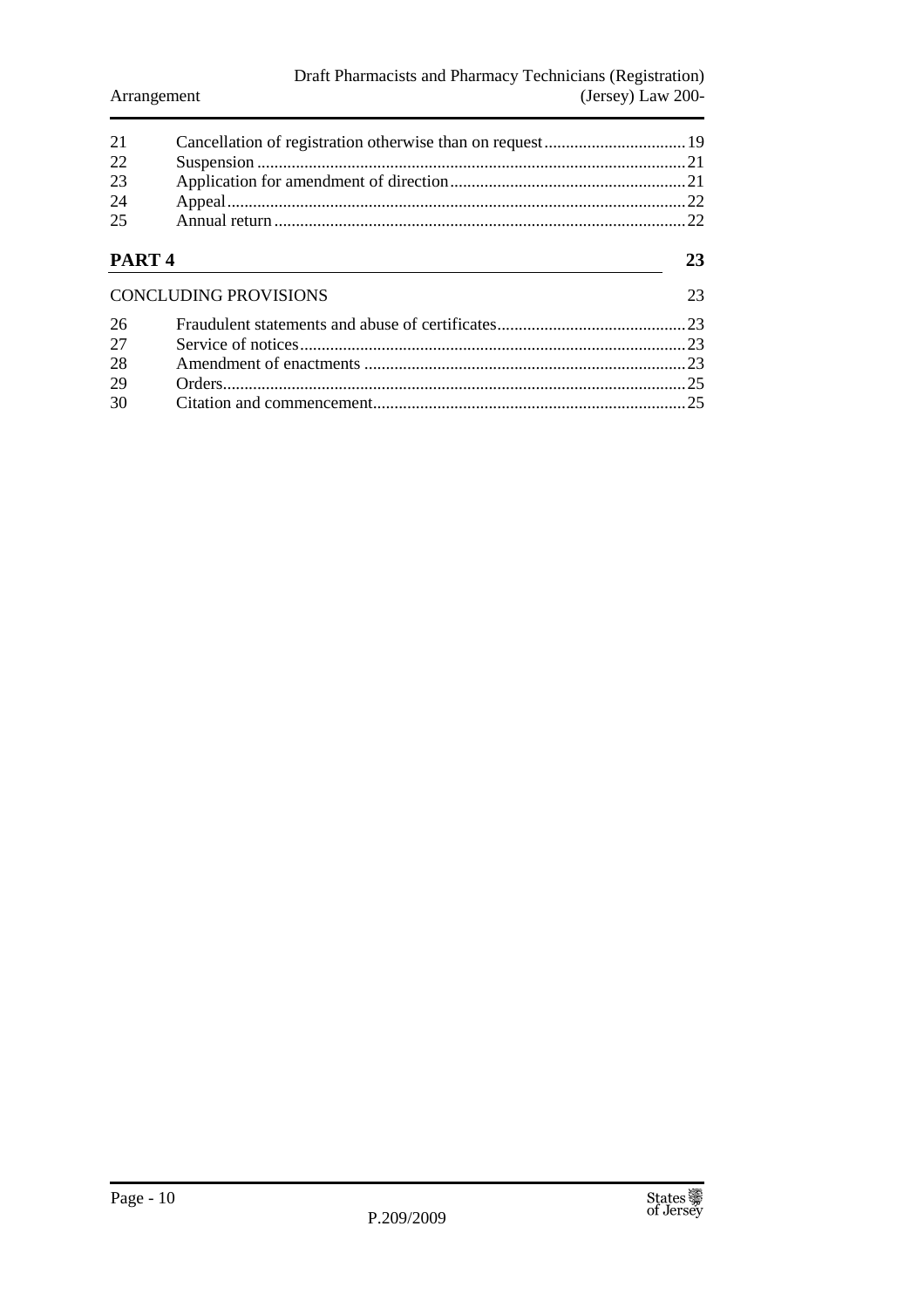

# **DRAFT PHARMACISTS AND PHARMACY TECHNICIANS (REGISTRATION) (JERSEY) LAW 200-**

**A LAW** to regulate the practice of pharmacy, to provide for the regulation of pharmacy technicians, and for connected purposes.

| Adopted by the States                         | [date to be inserted] |
|-----------------------------------------------|-----------------------|
| Sanctioned by Order of Her Majesty in Council | [date to be inserted] |
| Registered by the Royal Court                 | [date to be inserted] |

**THE STATES**, subject to the sanction of Her Most Excellent Majesty in Council, have adopted the following Law –

# **PART 1**

## INTRODUCTORY PROVISIONS

#### **1 Interpretation**

In this Law, unless the context otherwise requires –

"Minister" means the Minister for Health and Social Services;

"register" means the register kept under Article  $2(1)$ ;

"registered" means registered as a pharmacist, or a pharmacy technician, under this Law;

"registration fee" means –

- (a) in relation to the registration of a person as a pharmacist, the registration fee determined under Article 5(3); and
- (b) in relation to the registration of a person as a pharmacy technician, the registration fee determined under Article 16(3).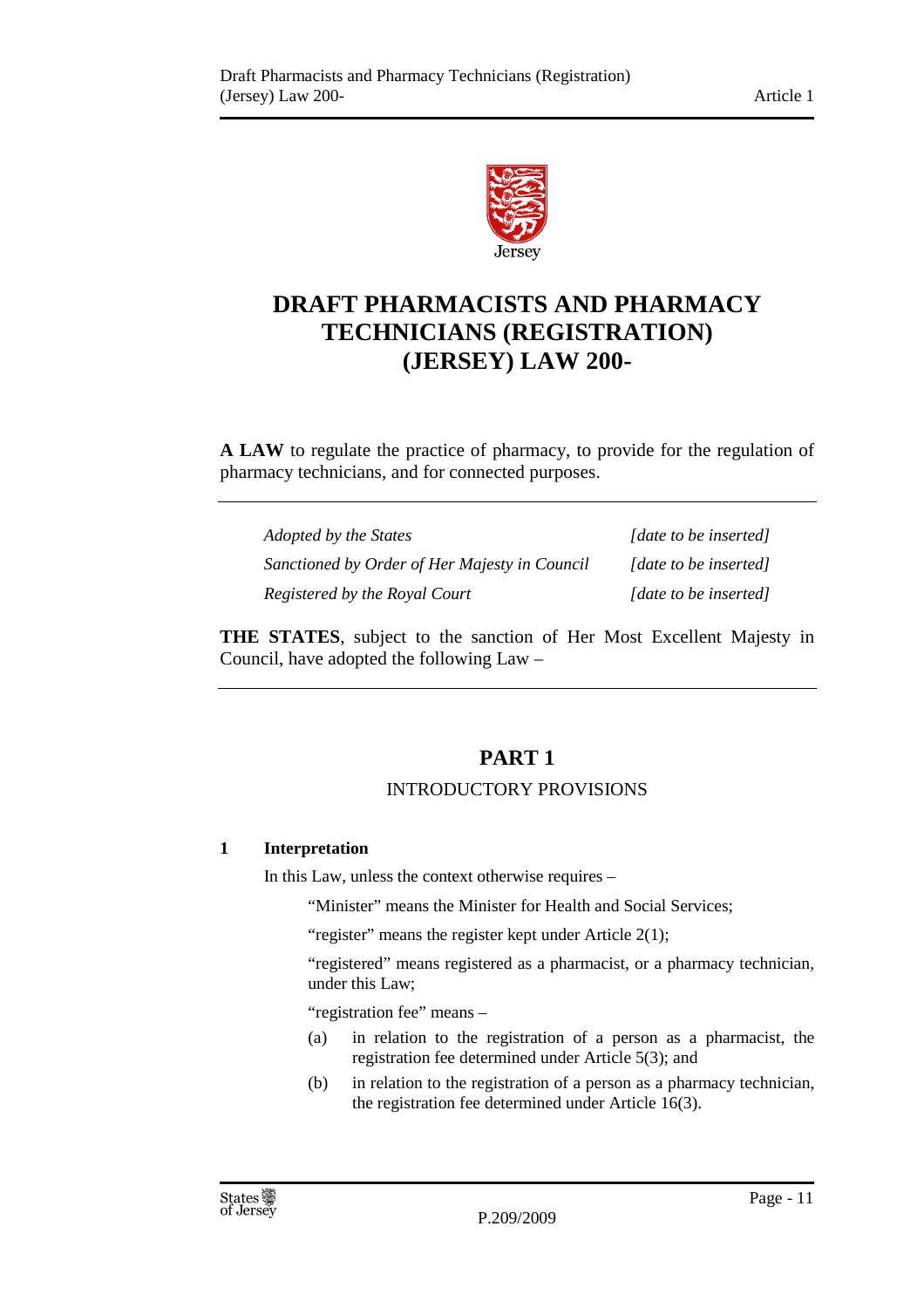#### **2 Register**

- (1) The Minister shall keep and maintain a register of persons registered as pharmacists or pharmacy technicians.
- (2) Upon registering a person as a pharmacist or pharmacy technician, the Minister shall enter in the register the prescribed information in respect of the person.
- (3) The Minister shall remove from the register the name of a person who has died, who has requested the cancellation of his or her registration under Article 9 or 20 or whose registration has been cancelled under Article 10 or 21.

#### **3 List of registered pharmacists and pharmacy technicians to be kept**

The Minister shall ensure that a list of the names of registered pharmacists and registered pharmacy technicians, showing such information regarding their qualification for registration as may be prescribed, shall be available for viewing at all reasonable times by members of the public, without charge, at a place determined by the Minister.

# **PART 2**

## REGISTRATION OF PHARMACISTS

#### **4 Person not to falsely hold self out as being registered pharmacist etc.**

- (1) A person shall not
	- (a) represent himself or herself as being registered under this Law as a pharmacist unless he or she is so registered and his or her registration under this Law as a pharmacist is not suspended;
	- (b) represent himself or herself as having any qualification, or authority to practise as a pharmacist that is a qualification or authority prescribed under Article  $6(1)(a)$  as a requirement for registration under this Law, unless he or she has such qualification or authority and, in the case of authority to practise, the authority is not suspended;
	- (c) use the title "registered pharmacist" unless he or she is registered as a pharmacist under this Law and his or her registration under this Law as a pharmacist is not suspended; or
	- (d) represent himself or herself as having a specialist title or specialisation unless he or she is permitted, by a qualification or authority to practise as a pharmacist conferred in another country or territory, that is a qualification or authority prescribed under Article 6(1)(a) as a requirement for registration under this Law, to hold himself or herself out, in that country or territory, as having that specialist title or specialisation, and the permission is not suspended in that country or territory.
- (2) A person who contravenes paragraph (1) commits an offence and shall be liable to a fine of level 4 on the standard scale.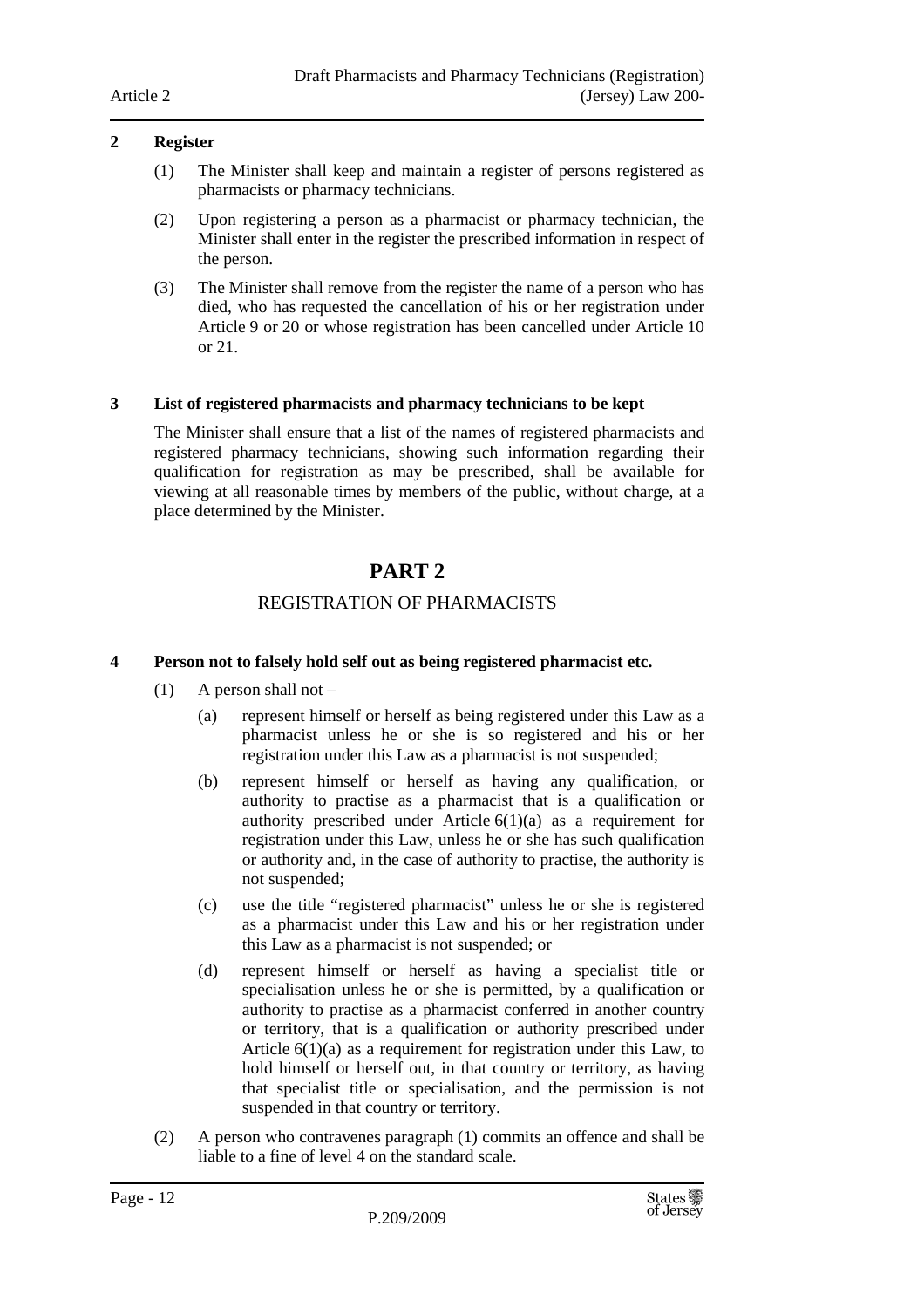#### **5 Application for registration as a pharmacist**

- (1) A person may apply to the Minister for registration under this Law as a pharmacist.
- (2) An application for registration as a pharmacist shall
	- (a) contain the prescribed particulars; and
	- (b) be accompanied by  $-$ 
		- (i) the prescribed proof that the applicant fulfils the requirements prescribed under Article 6(1)(a), and
		- (ii) the registration fee.
- (3) The Minister may determine a registration fee for the purposes of paragraph  $(2)(b)(ii)$ .

#### **6 Registration**

- (1) The Minister shall, after receiving an application for registration that complies with the requirements of Article 5(2), register the applicant as a pharmacist if the Minister is satisfied that –
	- (a) the applicant fulfils the prescribed requirements for registration; and
	- (b) the application is not made within a period specified in a direction under Article 10(3) that is in force in relation to the applicant.
- (2) The Minister shall, before refusing to register an applicant as a pharmacist by reason of the application not complying with the requirements of Article 5(2), give the applicant an opportunity to make his or her application compliant with the requirements of that provision.
- (3) The Minister shall not register an applicant as a pharmacist if the Minister is not satisfied as to the matters described in sub-paragraph (a) and (b) of paragraph (1).
- (4) The Minister shall, upon refusing an application for registration  $-$ 
	- (a) serve notice on the applicant of his or her decision and the reasons for it; and
	- (b) refund the registration fee paid by the applicant.

#### **7 Conditions of registration**

- (1) The Minister may, if he or she thinks it necessary to do so
	- (a) to protect members of the public;
	- (b) because it is otherwise in the public interest; or
	- (c) in the interests of the person,

impose a condition on the registration of a person as a pharmacist.

(2) A condition may be imposed under paragraph (1) at the time of, or after, registration.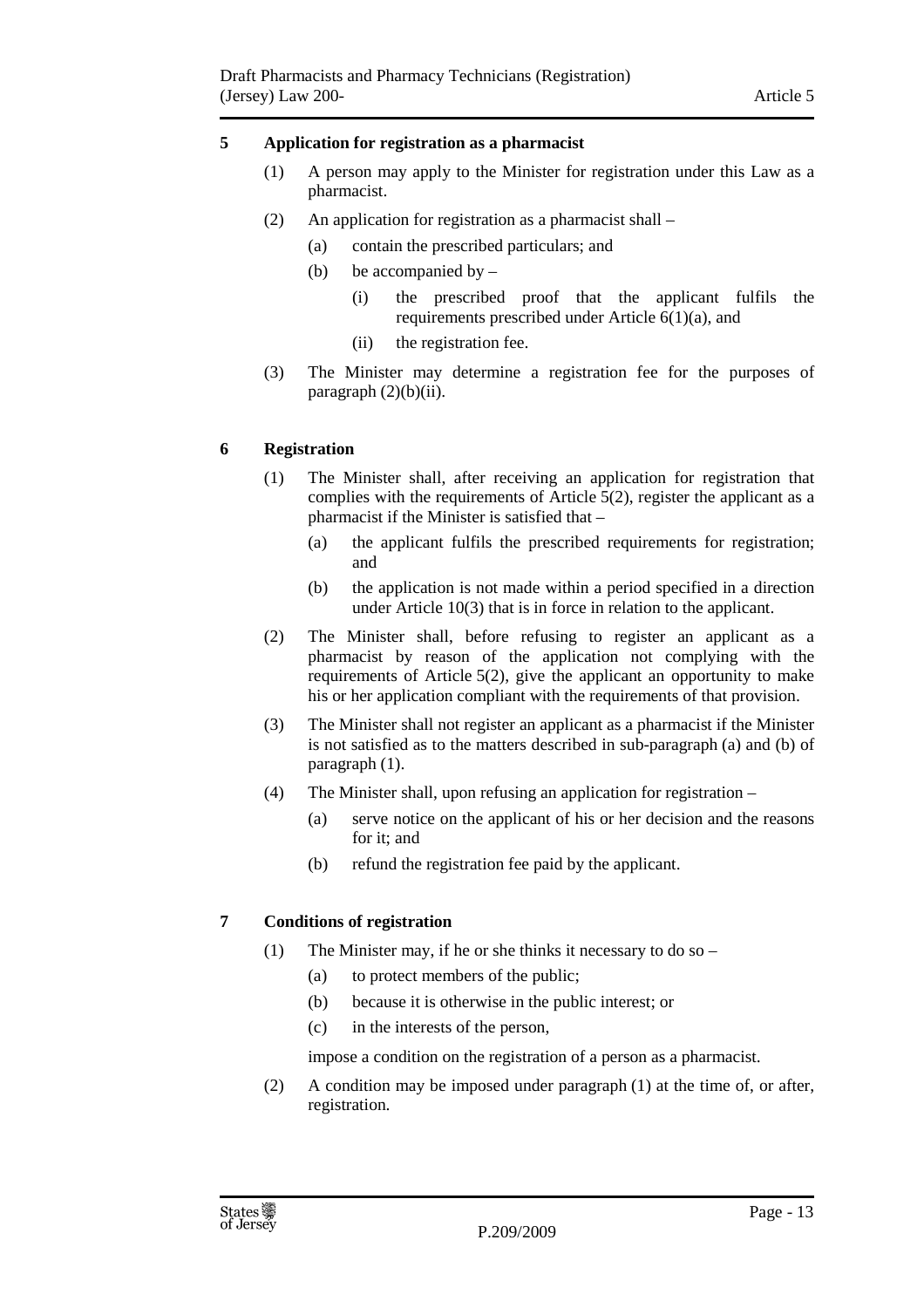- (3) A condition imposed under paragraph (1) shall remain in force for the period specified in the registration of the person as the period for which the condition shall remain in force.
- (4) A period specified under paragraph (3) shall not exceed 18 months.
- (5) The Minister shall impose any mandatory condition of registration that is prescribed.

#### **8 Certificate of registration**

- (1) The Minister shall issue a certificate of registration to a person who is registered as a pharmacist.
- (2) The Minister may issue a further certificate of registration to a person who is registered as a pharmacist if the Minister is satisfied the certificate of registration formerly issued to the person has been lost, stolen or damaged.

#### **9 Request for cancellation of registration**

- (1) A person registered as a pharmacist may, at any time, request the Minister to cancel the person's registration.
- (2) A request under paragraph (1) shall be made in writing.
- (3) The Minister shall, upon receiving a request under paragraph (1), cancel the person's registration.

#### **10 Cancellation of registration otherwise than on request**

- (1) The Minister shall cancel a person's registration as a pharmacist if
	- (a) the person ceases to fulfil the requirements for registration prescribed under Article 6(1)(a);
	- (b) the registration under this Law was obtained by fraudulent means; or
	- (c) the person has not, within 60 days of having being requested to do so by the Minister by notice in writing, provided to the Minister the return required to be provided by Article 14.
- (2) The Minister may cancel a person's registration as a pharmacist if the person –
	- (a) is convicted (whether or not in Jersey) of an offence of a kind that, in the opinion of the Minister, makes the person unfit to be a pharmacist;
	- (b) has failed to comply with a condition imposed under Article 7(1) or (5) on his or her registration;
	- (c) is found by the Minister to have engaged in behaviour that constituted a contravention of, or a failure to comply with, any term or condition of any authority to practise as a pharmacist by virtue of which authority the person fulfils the requirements for registration prescribed under Article 6(1)(a); or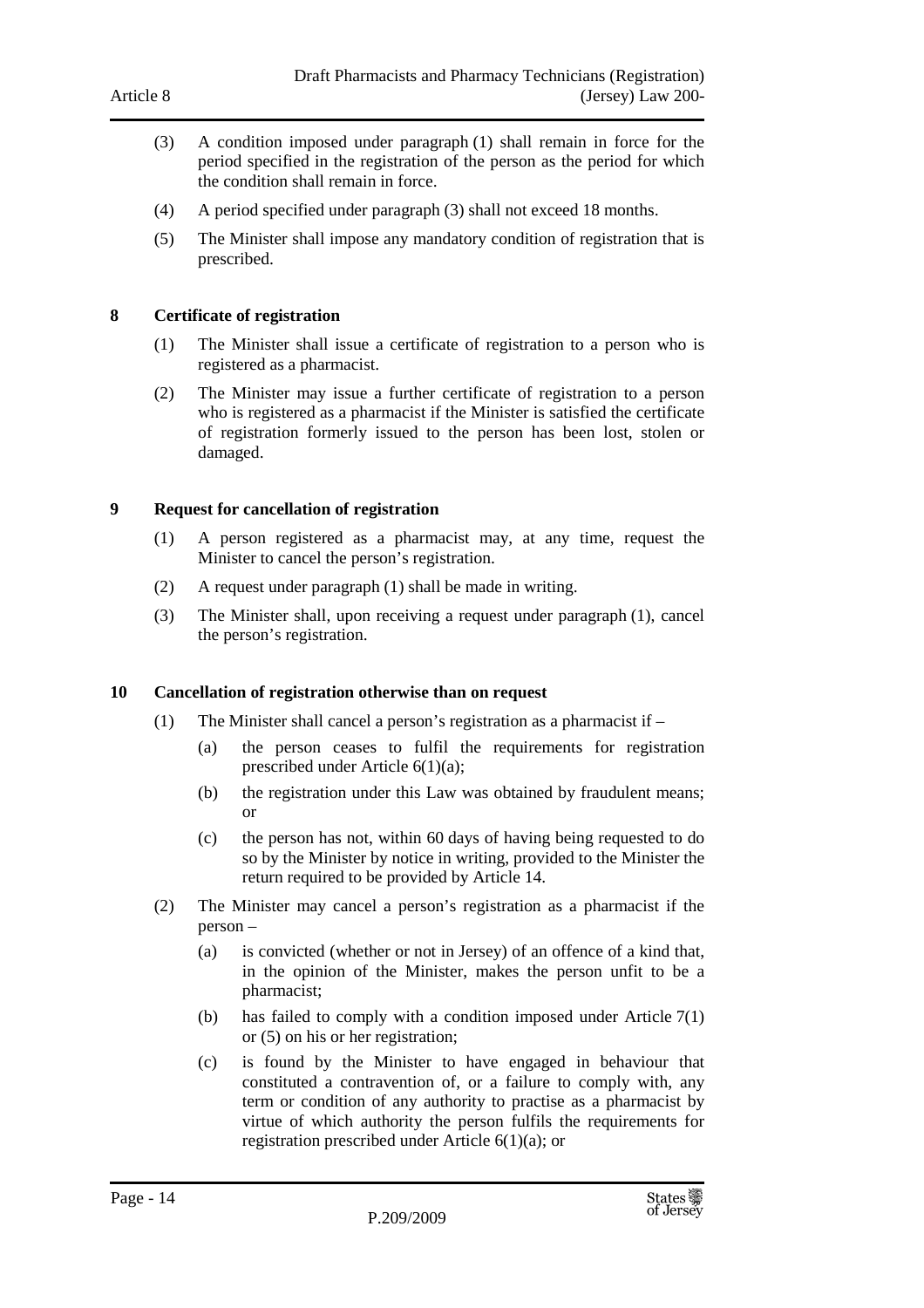- (d) is found by the Minister to have engaged in conduct (including a failure to adequately supervise an employee) of a kind that, in the opinion of the Minister, makes the person unfit to be a pharmacist.
- (3) The Minister may, if he or she has cancelled a person's registration under paragraph (1)(b) or (2), direct that the person shall not be registered under Article 6 within a period, of less than 5 years, specified by the Minister in the direction.
- (4) The Minister shall, before cancelling a person's registration under paragraph (1) or (2), give the person an opportunity to present evidence or other material to the Minister.
- (5) The Minister shall serve on a person whose registration is cancelled under this Article notice of –
	- (a) the Minister's decision to cancel the person's registration;
	- (b) the Minister's reasons for the decision; and
	- (c) the period, if any, during which, in accordance with a direction under paragraph (3), the person shall not be registered under Article 6.
- (6) The cancellation of a person's registration under this Article takes effect on the service on the person under paragraph (5) of the notice of the cancellation.
- (7) If an appeal is lodged under Article 13 against the cancellation of a person's registration, the Minister shall restore the person's registration –
	- (a) until the determination of the appeal under Article  $13(4)(a)$  or (c); or
	- (b) where the appeal is determined by referring the matter back to the Minister under Article 13(4)(b), until the Minister has dealt with the referred matter.
- (8) Paragraph (7) does not apply if
	- (a) in the opinion of the Minister, the grounds on which the registration was cancelled are so serious that the cancellation should continue in effect –
		- (i) until the appeal in relation to it is determined under Article  $13(4)(a)$  or (c), or
		- (ii) where the appeal is determined by referring the matter back to the Minister under Article 13(4)(b), until the Minister has dealt with the referred matter; and
	- (b) the notice of cancellation under paragraph (5) specifies that subparagraph (a) of this paragraph applies in relation to the cancellation.

#### **11 Suspension**

- (1) The Minister shall
	- (a) suspend a person's registration as a pharmacist upon becoming aware that the authority to practice by virtue of which the person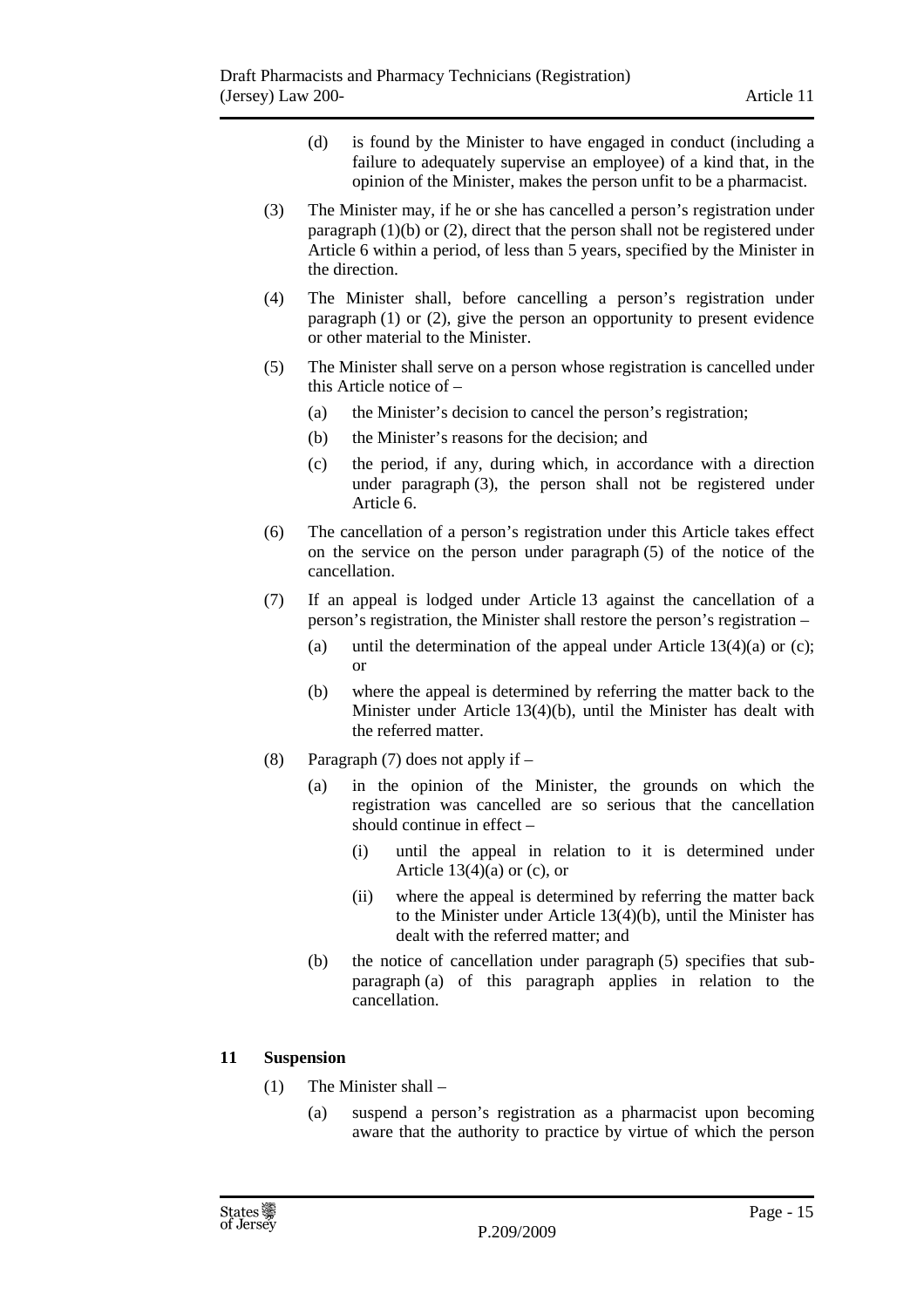fulfils the requirements for registration prescribed under Article 6(1)(a) has been suspended; and

- (b) end a person's suspension upon becoming aware that the person's authority to practice, described in sub-paragraph (a), is no longer suspended.
- (2) If the Minister is satisfied that there may be grounds for cancellation of a person's registration as a pharmacist and that the circumstances are such that, while enquiries are conducted into those grounds, the person should not practise as a pharmacist, the Minister may suspend the person's registration for a period not exceeding 3 months.
- (3) The Minister may extend a suspension under paragraph (2), on one or more occasions, for a period not exceeding 3 months.
- (4) The Minister shall serve on a person whose registration is suspended, or whose suspension is extended, notice of –
	- (a) the Minister's decision to suspend, or extend the suspension of, the person's registration;
	- (b) the Minister's reasons for the decision; and
	- (c) the period for which the suspension has effect.
- (5) A period of suspension shall commence on the service on the person, under paragraph (4), of the notice of suspension.

#### **12 Application for amendment of direction**

- (1) A person whose registration is cancelled under Article 10 may apply to the Minister to amend a direction given under Article 10(3) in relation to the person.
- (2) The Minister may, after receiving an application under paragraph (1) from a person, amend a direction given under Article 10(3) in relation to the person.
- (3) The Minister shall serve on a person notice of the Minister's decision in relation to an application by the person under paragraph (1) and the Minister's reasons for the decision.

#### **13 Appeal**

- (1) A person may appeal to the Royal Court against a decision of the Minister to –
	- (a) refuse under Article 6 to register the person;
	- (b) impose under Article 7(1) a condition on the registration of the person;
	- (c) cancel under Article 10 the person's registration;
	- (d) give a direction under Article 10(3);
	- (e) refuse to amend a direction given under Article 10(3);
	- (f) suspend, or continue the suspension of, the person's registration under Article 11; or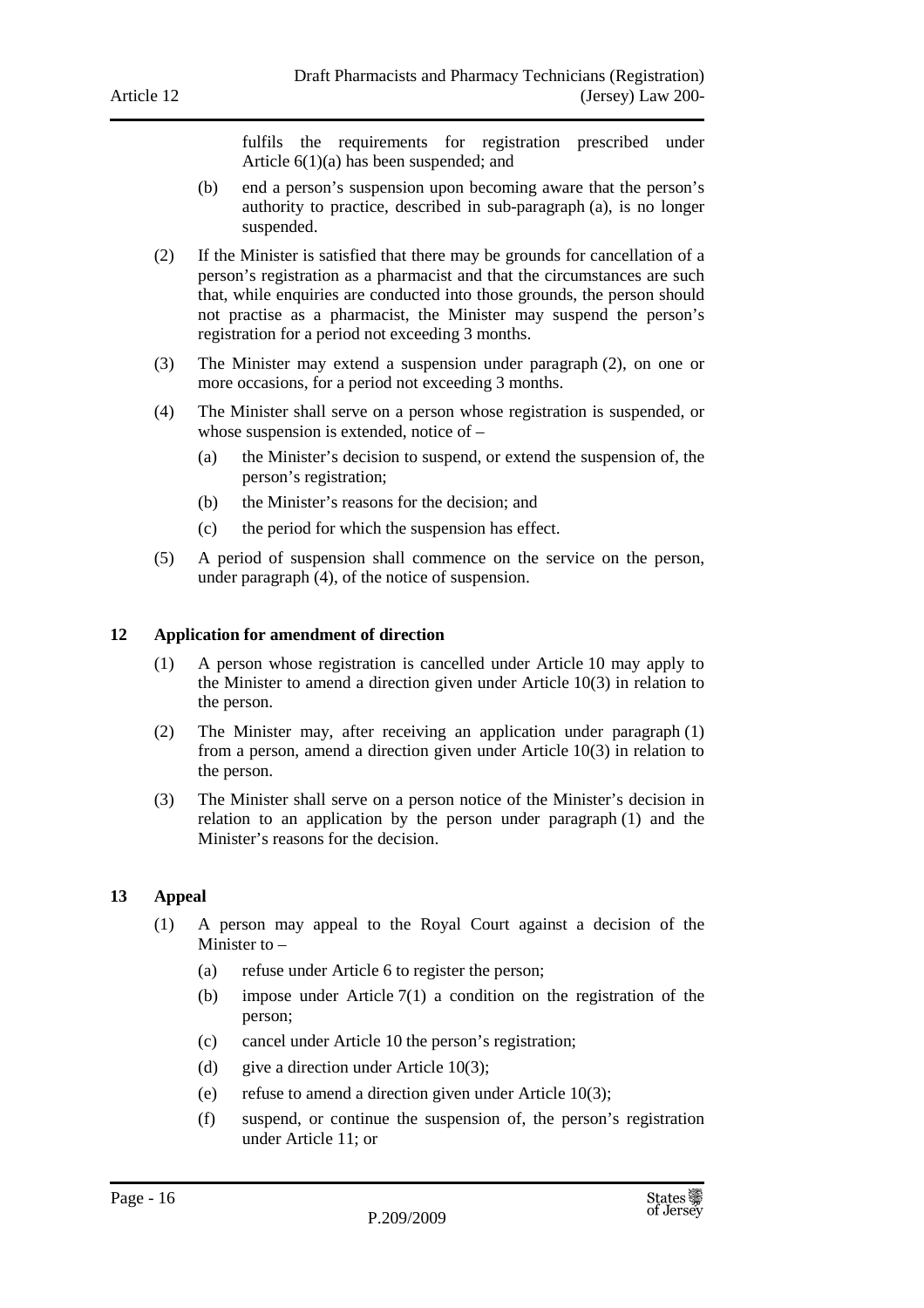- (g) refuse to amend a direction under Article 12.
- (2) An appeal under this Article against a decision may only be made by a person within 28 days after notice of the decision is served on the person, unless the Royal Court determines that the period should be extended.
- (3) If the Minister has not, within the 60 day period beginning the day after an application is made to the Minister under Article 6 or 12 by a person, served a notice under Article 6(4) or 12(3) in relation to the application, the Minister shall be taken for the purposes of this Article –
	- (a) to have decided to refuse the application; and
	- (b) to have served notice of the decision on the person on the day after the end of that period.
- (4) The Royal Court may determine an appeal under this Article by
	- (a) confirming the decision to which the appeal relates;
	- (b) quashing the decision to which the appeal relates and referring the matter back to the Minister for the Minister's decision in accordance with the law; or
	- (c) making any decision that the Minister could have made under Article 6, 7(1), 10, 11 or 12, as the case may be.
- (5) The Royal Court may make the additional orders it thinks appropriate, including ancillary orders and orders as to costs.

#### **14 Annual return**

A pharmacist shall provide to the Minister, by 31st January in each year, a return in such form and containing such information as may be prescribed.

# **PART 3**

#### REGISTRATION OF PHARMACY TECHNICIANS

#### **15 Person not to falsely hold self out as being registered pharmacy technician etc.**

- (1) A person shall not  $-$ 
	- (a) represent himself or herself as being registered under this Law as a pharmacy technician unless he or she is so registered and his or her registration under this Law as a pharmacy technician is not suspended;
	- (b) represent himself or herself as having any qualification, or authority to practise as a pharmacy technician that is a qualification or authority prescribed under Article 17(1)(a) as a requirement for registration under this Law, unless he or she has such qualification or authority and, in the case of authority to practise, the authority is not suspended;
	- (c) use the title "registered pharmacy technician" unless he or she is registered as a pharmacy technician under this Law and his or her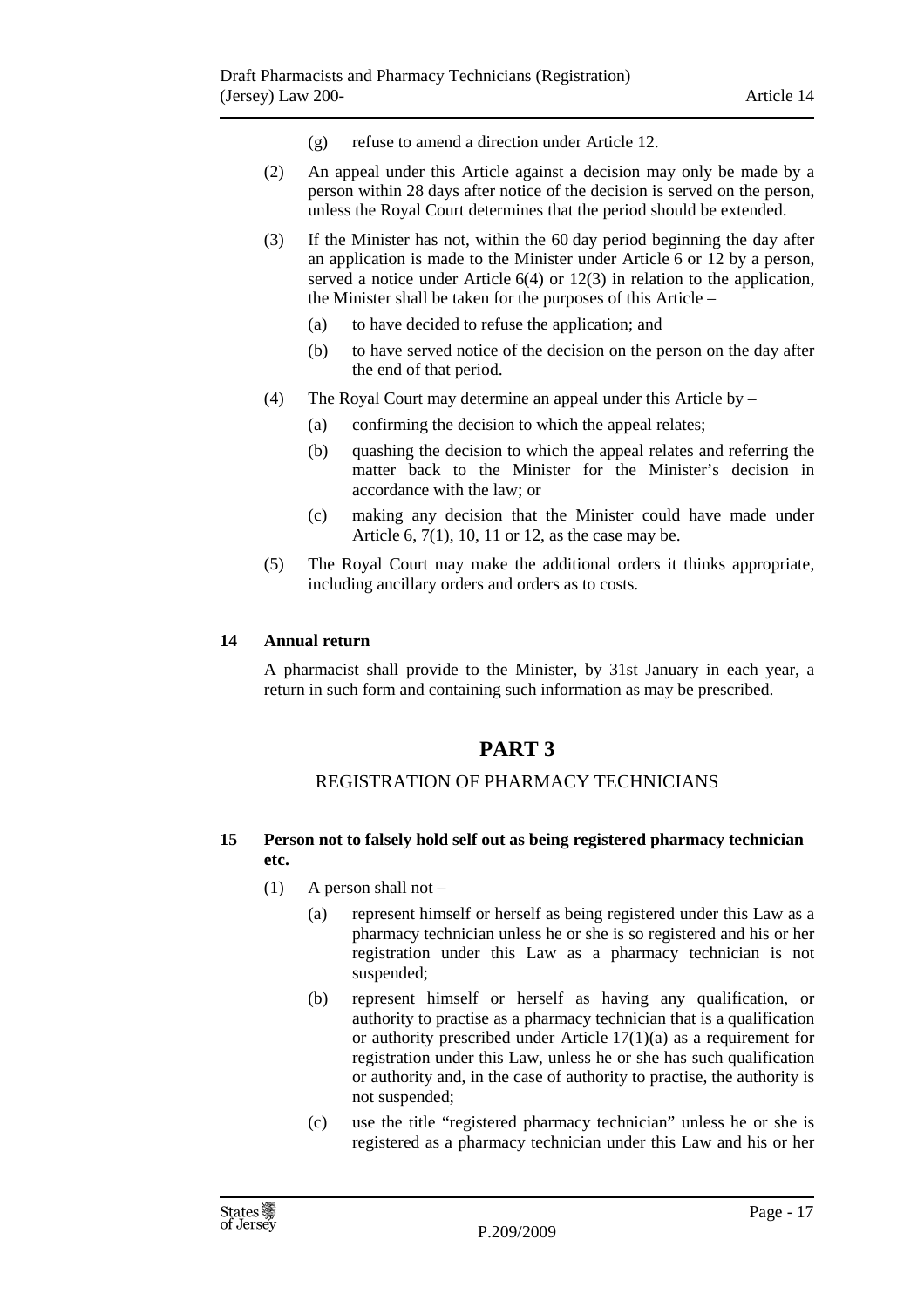registration under this Law as a pharmacy technician is not suspended; or

- (d) represent himself or herself as having a specialist title or specialisation unless he or she is permitted, by a qualification or authority to practise as a pharmacy technician in another country or territory, that is a qualification or authority prescribed under Article 17(1)(a) as a requirement for registration under this Law, to hold himself or herself out, in that country or territory, as having that specialist title or specialisation, and the permission is not suspended in that country or territory.
- (2) A person who contravenes paragraph (1) commits an offence and shall be liable to a fine of level 4 on the standard scale.

#### **16 Application for registration as a pharmacy technician**

- (1) A person may apply to the Minister for registration under this Law as a pharmacy technician.
- (2) An application under paragraph (1) shall
	- (a) contain the prescribed particulars; and
	- (b) be accompanied by  $-$ 
		- (i) the prescribed proof that the applicant fulfils the requirements for registration prescribed under Article 17(1)(a), and
		- (ii) the registration fee.
- (3) The Minister may determine a registration fee for the purposes of paragraph  $(2)(b)(ii)$ .

#### **17 Registration**

- (1) The Minister shall, after receiving an application that complies with the requirements of Article 16(2), register the applicant as a pharmacy technician if the Minister is satisfied that –
	- (a) the applicant fulfils the prescribed requirements for registration; and
	- (b) the application is not made within a period specified in a direction under Article 21(3) that is in force in relation to the applicant.
- (2) The Minister shall, before refusing to register an applicant as a pharmacy technician by reason of the application not complying with the requirements of Article 16(2), give the applicant an opportunity to make his or her application compliant with the requirements of that provision.
- (3) The Minister shall not register an applicant as a pharmacy technician if the Minister is not satisfied as to the matters described in subparagraph (a) and (b) of paragraph (1).
- (4) The Minister shall, upon refusing an application for registration
	- (a) serve notice on the applicant of his or her decision and the reasons for it; and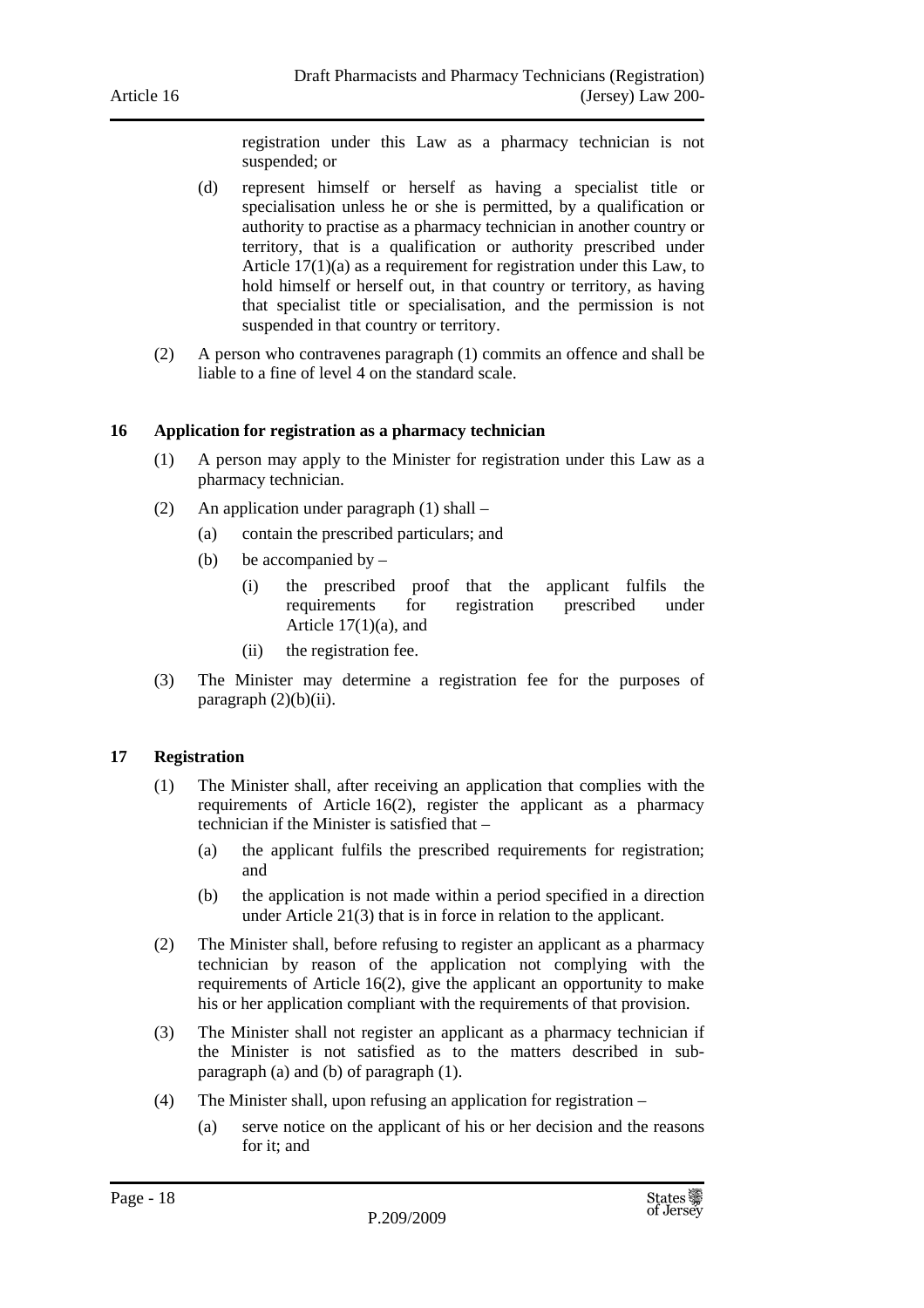(b) refund the registration fee paid by the applicant.

#### **18 Conditions of registration**

- (1) The Minister may, if he or she thinks it necessary to do so
	- (a) to protect members of the public;
	- (b) because it is otherwise in the public interest; or
	- (c) in the interests of the person,

impose a condition on the registration of a person as a pharmacy technician.

- (2) A condition may be imposed under paragraph (1) at the time of, or after, registration.
- (3) A condition imposed under paragraph (1) shall remain in force for the period specified in the registration of the person as the period for which the condition shall remain in force.
- (4) A period specified under paragraph (3) shall not exceed 18 months.
- (5) The Minister shall impose any mandatory condition of registration that is prescribed.

#### **19 Certificate of registration**

- (1) The Minister shall issue a certificate of registration to a person who is registered as a pharmacy technician.
- (2) The Minister may issue a further certificate of registration to a person who is registered as a pharmacy technician if the Minister is satisfied the certificate of registration formerly issued to the person has been lost, stolen or damaged.

#### **20 Request for cancellation of registration**

- (1) A person registered as a pharmacy technician may, at any time, request the Minister to cancel the person's registration.
- (2) A request under paragraph (1) shall be made in writing.
- (3) The Minister shall, upon receiving a request under paragraph (1), cancel the person's registration.

#### **21 Cancellation of registration otherwise than on request**

- (1) The Minister shall cancel a person's registration as a pharmacy technician  $if -$ 
	- (a) the person ceases to fulfil the requirements for registration prescribed under Article 17(1)(a);
	- (b) the registration under this Law was obtained by fraudulent means; or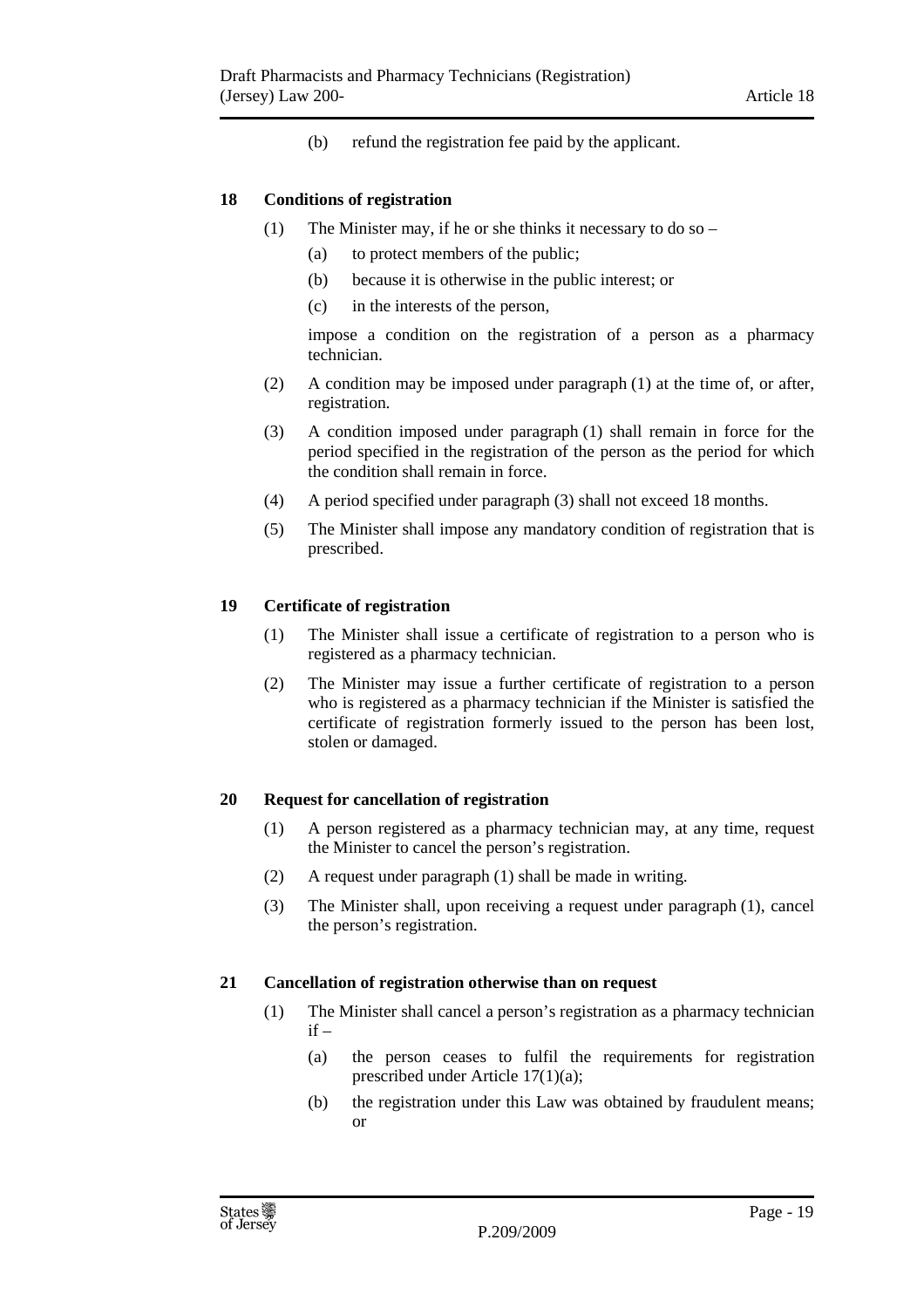- (c) the person has not, within 60 days of having being requested to do so by the Minister by notice in writing, provided to the Minister the return required to be provided by Article 25.
- (2) The Minister may cancel a person's registration as a pharmacy technician if the person –
	- (a) is convicted (whether or not in Jersey) of an offence of a kind that, in the opinion of the Minister, makes the person unfit to be a pharmacy technician;
	- (b) has failed to comply with a condition imposed under Article 18(1) or (5) on his or her registration;
	- (c) is found by the Minister to have engaged in behaviour that constituted a contravention of, or a failure to comply with, any term or condition of any authority to practise as a pharmacy technician in another country or territory by virtue of which authority the person fulfils the requirements for registration prescribed under Article 17(1)(a); or
	- (d) is found by the Minister to have engaged in conduct (including a failure to adequately supervise an employee) of a kind that, in the opinion of the Minister, makes the person unfit to be a pharmacy technician.
- (3) The Minister may, if he or she has cancelled a person's registration under paragraph (1)(b) or (2), direct that the person shall not be registered under Article 17 within a period, of less than 5 years, specified by the Minister in the order.
- (4) The Minister shall, before cancelling a person's registration under paragraph (1) or (2), give the person an opportunity to present evidence or other material to the Minister.
- (5) The Minister shall serve on a person whose registration is cancelled under this Article notice of –
	- (a) the Minister's decision to cancel the person's registration;
	- (b) the Minister's reasons for the decision; and
	- (c) the period, if any, in which, in accordance with a direction under paragraph (3), the person shall not be registered under Article 17.
- (6) The cancellation of a person's registration under this Article takes effect on the service on the person under paragraph (5) of the notice of the cancellation.
- (7) If an appeal is lodged under Article 24 against the cancellation of a person's registration, the Minister shall restore the person's registration –
	- (a) until the determination of the appeal under Article  $24(4)(a)$  or (c); or
	- (b) where the appeal is determined by referring the matter back to the Minister under Article 24(4)(b), until the Minister has dealt with the referred matter.
- (8) Paragraph (7) does not apply if –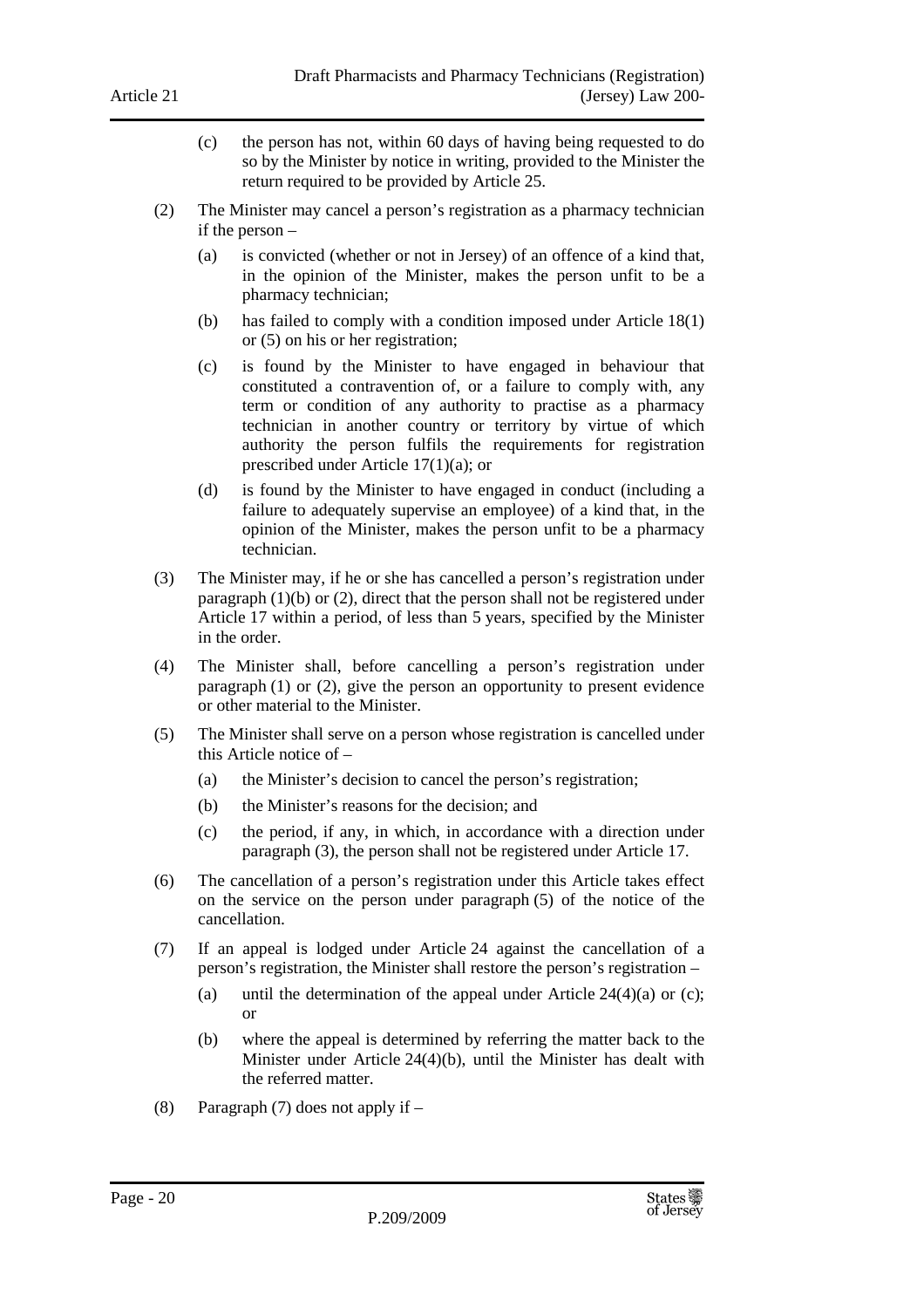- (a) in the opinion of the Minister, the grounds on which the registration was cancelled are so serious that the cancellation should continue in effect –
	- (i) until the appeal in relation to it is determined under Article  $24(4)(a)$  or (c), or
	- (ii) where the appeal is determined by referring the matter back to the Minister under Article 24(4)(b), until the Minister has dealt with the referred matter; and
- (b) the notice of cancellation under paragraph (5) specifies that subparagraph (a) of this paragraph applies in relation to the cancellation.

#### **22 Suspension**

- (1) The Minister shall
	- (a) suspend a person's registration as a pharmacy technician upon becoming aware that the authority to practice by virtue of which the person fulfils the requirements for registration prescribed under Article 17(1)(a) is suspended; and
	- (b) end a person's suspension upon becoming aware that the person's authority to practice, described in sub-paragraph (a), is no longer suspended.
- (2) If the Minister is satisfied that there may be grounds for cancellation of a person's registration as a pharmacy technician and that the circumstances are such that, while enquiries are conducted into those grounds, the person should not practise as a pharmacy technician, the Minister may suspend the person's registration for a period not exceeding 3 months.
- (3) The Minister may extend a suspension under paragraph (2), on one or more occasions, for a period not exceeding 3 months.
- (4) The Minister shall serve on a person whose registration is suspended, or whose suspension is extended, notice of –
	- (a) the Minister's decision to suspend, or extend the suspension of, the person's registration;
	- (b) the Minister's reasons for the decision; and
	- (c) the period for which the suspension has effect.
- (5) A period of suspension shall commence on the service on the person, under paragraph (4), of the notice of suspension.

#### **23 Application for amendment of direction**

- (1) A person whose registration is cancelled under Article 21 may apply to the Minister to amend a direction given under Article 21(3) in relation to the person.
- (2) The Minister may, after receiving an application under paragraph (1) from a person, amend a direction given under Article 21(3) in relation to the person.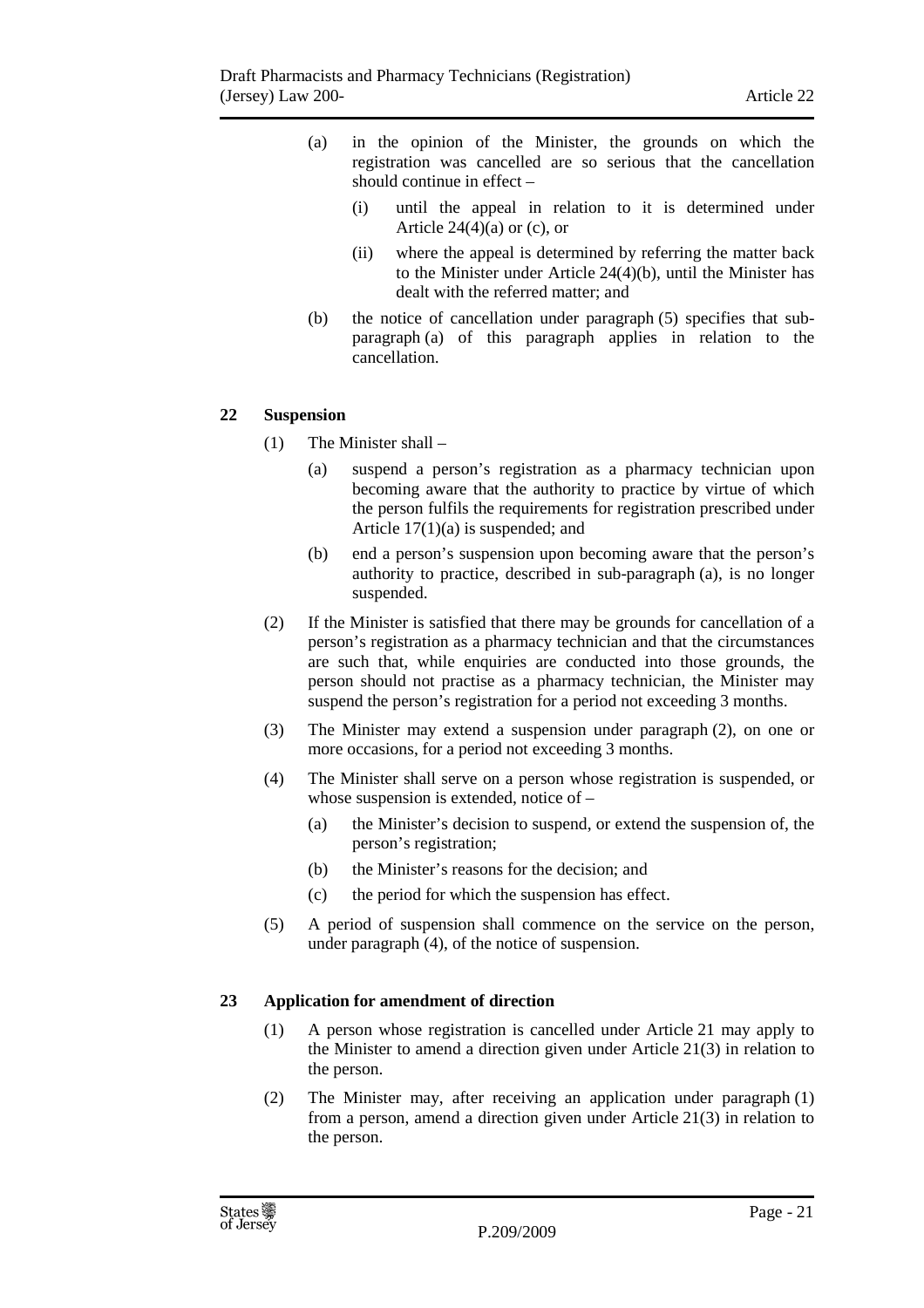(3) The Minister shall serve on a person notice of the Minister's decision in relation to an application by the person under paragraph (1) and the Minister's reasons for the decision.

#### **24 Appeal**

- (1) A person may appeal to the Royal Court against a decision of the Minister to –
	- (a) refuse under Article 17 to register the person;
	- (b) impose under Article 18(1) a condition on the registration of the person;
	- (c) cancel under Article 21 the person's registration;
	- (d) give a direction under Article 21(3);
	- (e) refuse to amend a direction given under Article 21(3);
	- (f) suspend, or continue the suspension of, the person's registration under Article 22; or
	- (g) refuse to amend a direction under Article 23.
- (2) An appeal under this Article against a decision may only be made by a person within 28 days after notice of the decision is served on the person, unless the Royal Court determines that the period should be extended.
- (3) If the Minister has not, within the 60 day period beginning the day after an application is made to the Minister under Article 16 or 23 by a person, served a notice under Article 17(4) or 23(3) in relation to the application, the Minister shall be taken for the purposes of this Article –
	- (a) to have decided to refuse the application; and
	- (b) to have served notice of the decision on the person on the day after the end of that period.
- (4) The Royal Court may determine an appeal under this Article by
	- (a) confirming the decision to which the appeal relates;
	- (b) quashing the decision to which the appeal relates and referring the matter back to the Minister for the Minister's decision in accordance with the law; or
	- (c) making any decision that the Minister could have made under Article 17, 18(1), 21, 22 or 23, as the case may be.
- (5) The Royal Court may make the additional orders it thinks appropriate, including ancillary orders and orders as to costs.

#### **25 Annual return**

A pharmacy technician shall provide to the Minister, by 31st January in each year, a return in such form and containing such information as may be prescribed.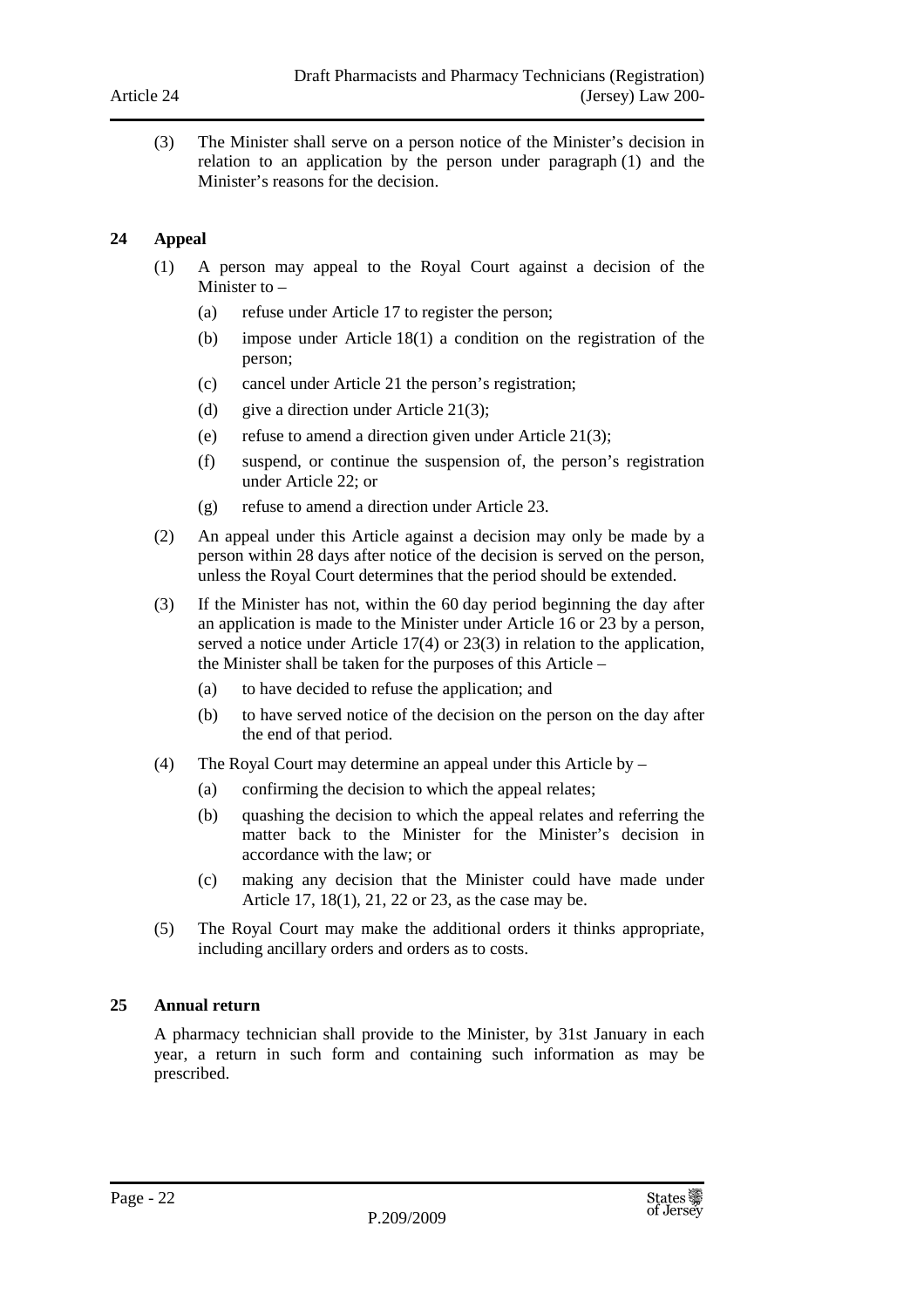# **PART 4**

### CONCLUDING PROVISIONS

#### **26 Fraudulent statements and abuse of certificates**

- (1) A person shall not knowingly or recklessly
	- (a) make a statement; or
	- (b) provide information,

that is false or misleading in a material particular –

- (i) in relation to an application under this Law; or
- (ii) in relation to the registration, or the cancellation of the registration, of a person under this Law.
- (2) A person shall not
	- (a) forge with intent to deceive, or use with intent to deceive, a certificate issued under this Law or any proof prescribed under Article  $5(2)(b)(i)$  or  $16(2)(b)(i)$ ;
	- (b) lend to, or allow to be used by, another person, a certificate or proof referred to in sub-paragraph (a);
	- (c) make or have in the person's possession a document so closely resembling a certificate or proof referred to in sub-paragraph (a) that it ought reasonably be taken to be calculated to deceive; or
	- (d) obtain, or attempt to obtain, the registration of himself or herself under this Law by assuming the name or qualifications of another person.
- (3) A person who contravenes paragraph (1) or (2) commits an offence and shall be liable to imprisonment for a term of 2 years and to a fine.

#### **27 Service of notices**

Any notice to be served under this Law may be served by post.

#### **28 Amendment of enactments**

- (1) In the Pharmacy and Poisons (Jersey) Law  $1952^1 -$ 
	- (a) in the long title, the words "for regulating the practise of pharmacy and" shall be deleted;
	- (b) in Article 1(1), the definitions "certificate of registration" and "pharmacist" shall be deleted;
	- (c) Part 2 shall be deleted;
	- (d) in Article 18 the words "Pharmacy and" shall be deleted.
- (2) In Part 1 of the Schedule to the Interpretation (Jersey) Law 1954<sup>2</sup> for the definition "pharmacist" there shall be substituted the following definition –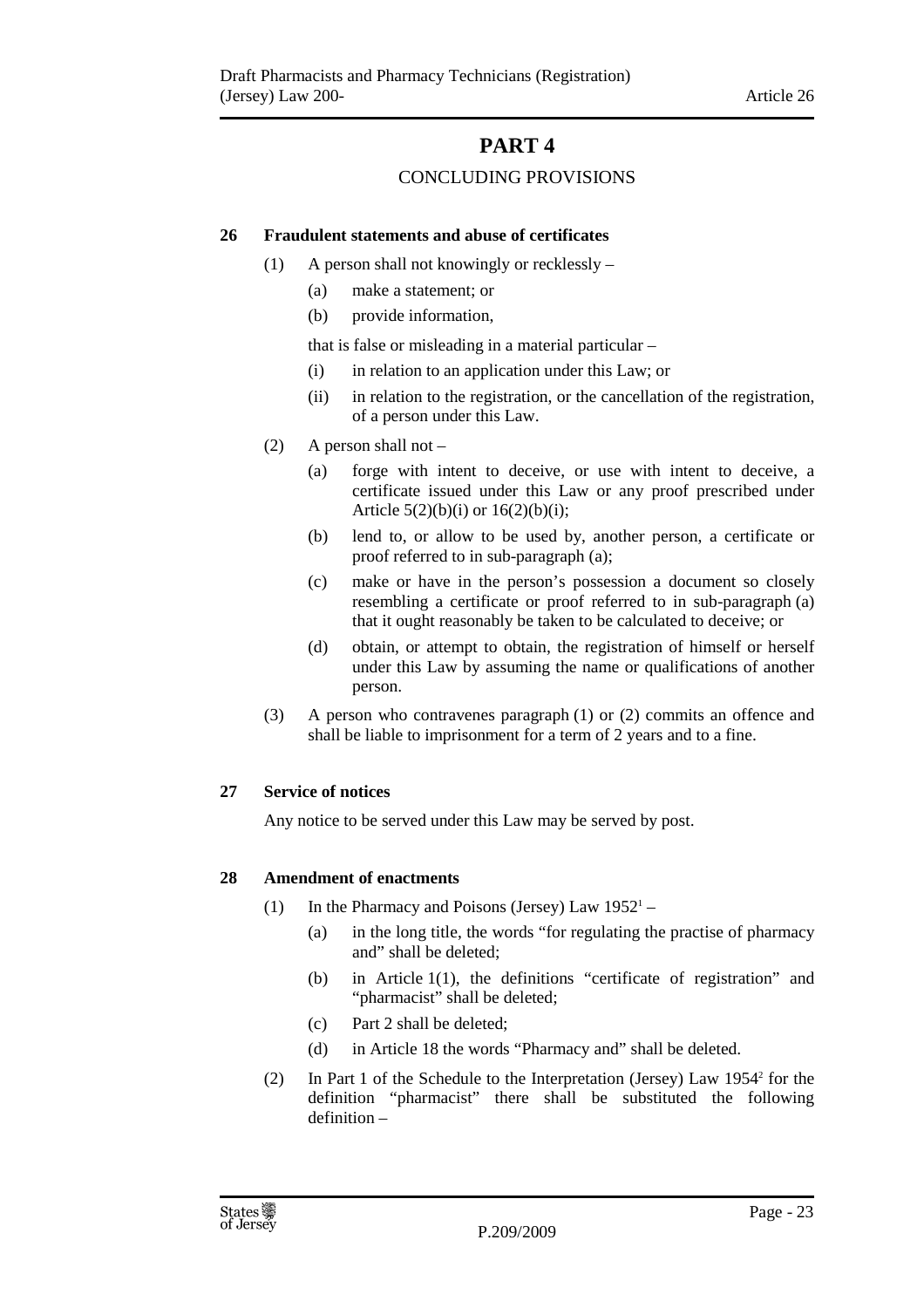" 'pharmacist' shall mean a person registered as a pharmacist under the Pharmacists and Pharmacy Technicians (Registration) (Jersey) Law 200- or deemed, by an Order made under Article 29(c) of that Law, to be registered as a pharmacist under that Law;".

- (3) In Article 91(b) of the Licensing (Jersey) Law 1974<sup>3</sup> for the words "authorized sellers of poisons within the meaning of the Pharmacy and Poisons (Jersey) Law 1952" there shall be substituted the words "persons lawfully carrying on retail pharmacy businesses within the meaning of Article 68(3) of the Medicines (Jersey) Law 1995<sup>4</sup>".
- (4) For Article 18(1)(b) of the Health Care (Registration) (Jersey) Law 1995<sup>5</sup> there shall be substituted the following sub-paragraph –
	- "(b) Pharmacists and Pharmacy Technicians (Registration) (Jersey) Law 200-;".
- (5) In the Medicines (Jersey) Law  $1995^6 -$ 
	- (a) in Article  $1(1)$ 
		- (i) the definition "pharmacist" shall be deleted;
		- (ii) for the definition "Pharmacy and Poisons Law" there shall be substituted the following definition –

" 'Poisons Law' means the Poisons (Jersey) Law 1952;";

- (b) for Article 69(3) there shall be substituted the following paragraph –
- "(3) In this Article and in Articles 70 and 71 "certificate of registration" means a certificate issued under Article 8 of the Pharmacists and Pharmacy Technicians (Registration) (Jersey) Law 200- or deemed, by an Order made under Article 29(c) of that Law, to have been issued under that Article.";
- (c) for Article 73 there shall be substituted the following Article –

#### **"73 Registered pharmacies**

In this Law "registered pharmacy" means premises for the time being entered in the register required to be kept under Article 74.";

- (d) in Articles  $80(1)(a)$  and  $(4)(e)$  the words "Pharmacy and" shall be deleted.
- (6) For Regulation 5(2)(d) of the Rehabilitation of Offenders (Exceptions) (Jersey) Regulations 2002<sup>7</sup> there shall be substituted the following subparagraph –
	- "(d) pharmacist, pursuant to the Pharmacists and Pharmacy Technicians (Registration) (Jersey) Law 200-;".
- (7) In the Misuse of Drugs (General Provisions) (Jersey) Order  $2009^8 -$ 
	- (a) in Article  $1(1)$  the definition "pharmacist" shall be deleted;
	- (b) in Article 6(4)(i) for the words "Pharmacy and Poisons (Jersey) Law 1952" there shall be substituted the words "Poisons (Jersey) Law 1952".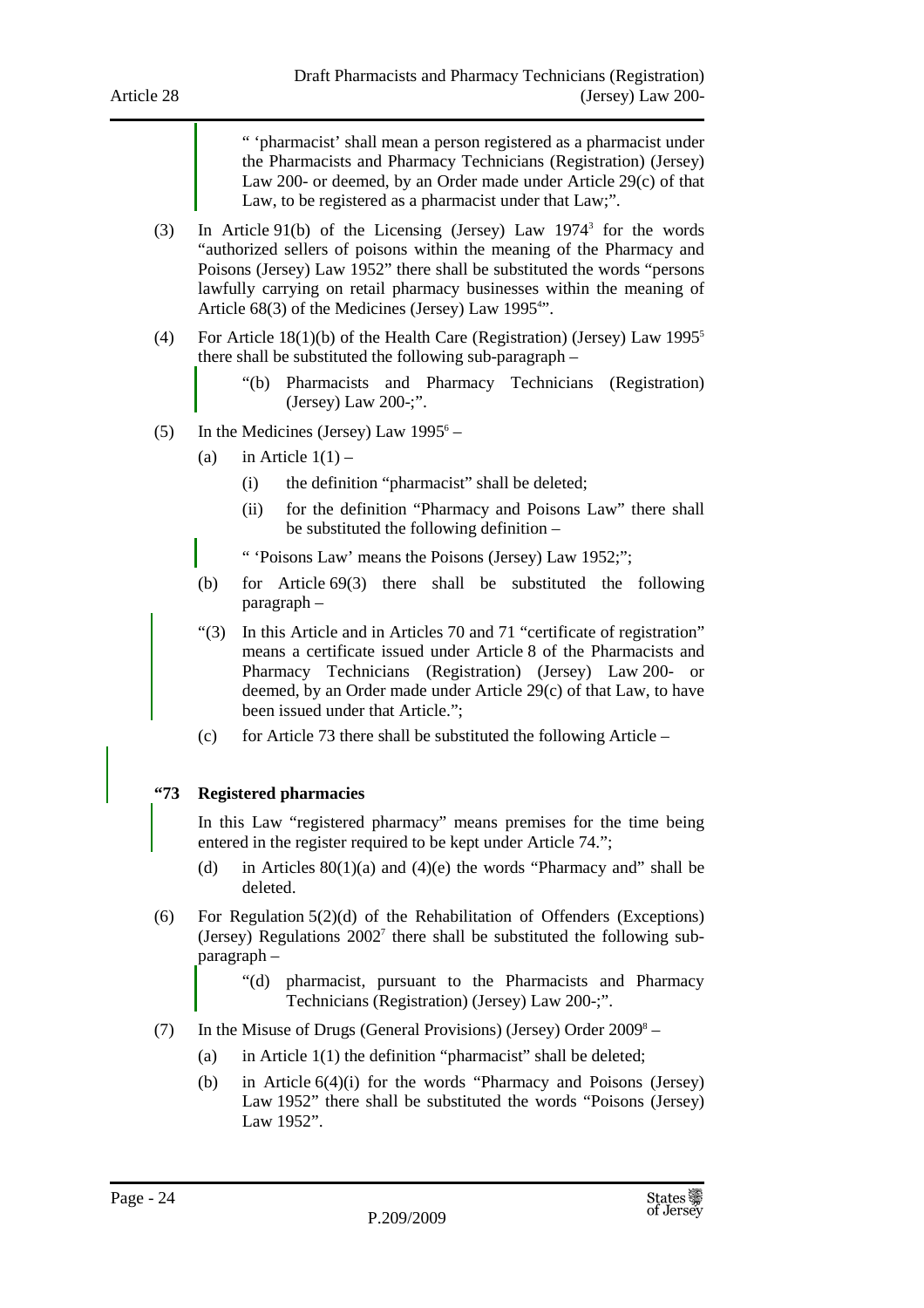- (8) In the following enactments, for the words "Pharmacy and Poisons (Jersey) Law 1952" there shall be substituted the words "Poisons (Jersey) Law  $1952" -$ 
	- (a) Article 2(2)(b) of the Pesticides (General Provisions) (Jersey) Order 1991<sup>9</sup>;
	- (b) Article 8(2)(b)(ii) of the Places of Refreshment (Jersey) Law  $1967^{10}$ ;
	- (c) Part 1 of Schedule 2 to the Medicines (Prescription Only) (Jersey) Order 1997<sup>11</sup>:
	- (d) Article 1(1) of the Poisons (General Provisions) (Jersey) Order 1968<sup>12</sup>, in the definition "Law";
	- (e) Article 1 of the Poisons List (Jersey) Order 1986<sup>13</sup>.
- (9) In the following enactments, the definition "pharmacist" shall be deleted –
	- (a) Article 1(1) of the Misuse of Drugs (Jersey) Law  $1978^{14}$ ;
	- (b) Article  $1(1)$  of the Health Insurance (Jersey) Law 1967<sup>15</sup>.

#### **29 Orders**

The Minister may, by Order –

- (a) prescribe any matter that shall or may be prescribed under this Law;
- (b) make provision as to the documents that may be admitted in proceedings under this Law as proof that a person –
	- (i) fulfils the prescribed requirements for registration under Article 6 or 17, or
	- (ii) is permitted to hold himself or herself out as having a specialist title or specialisation; and
- (c) make transitional provisions and savings for the purposes of the commencement of this Law and the repeal or amendment of any enactment under Article 28.

#### **30 Citation and commencement**

This Law may be cited as the Pharmacists and Pharmacy Technicians (Registration) (Jersey) Law 200- and shall come into force one month after it is registered.